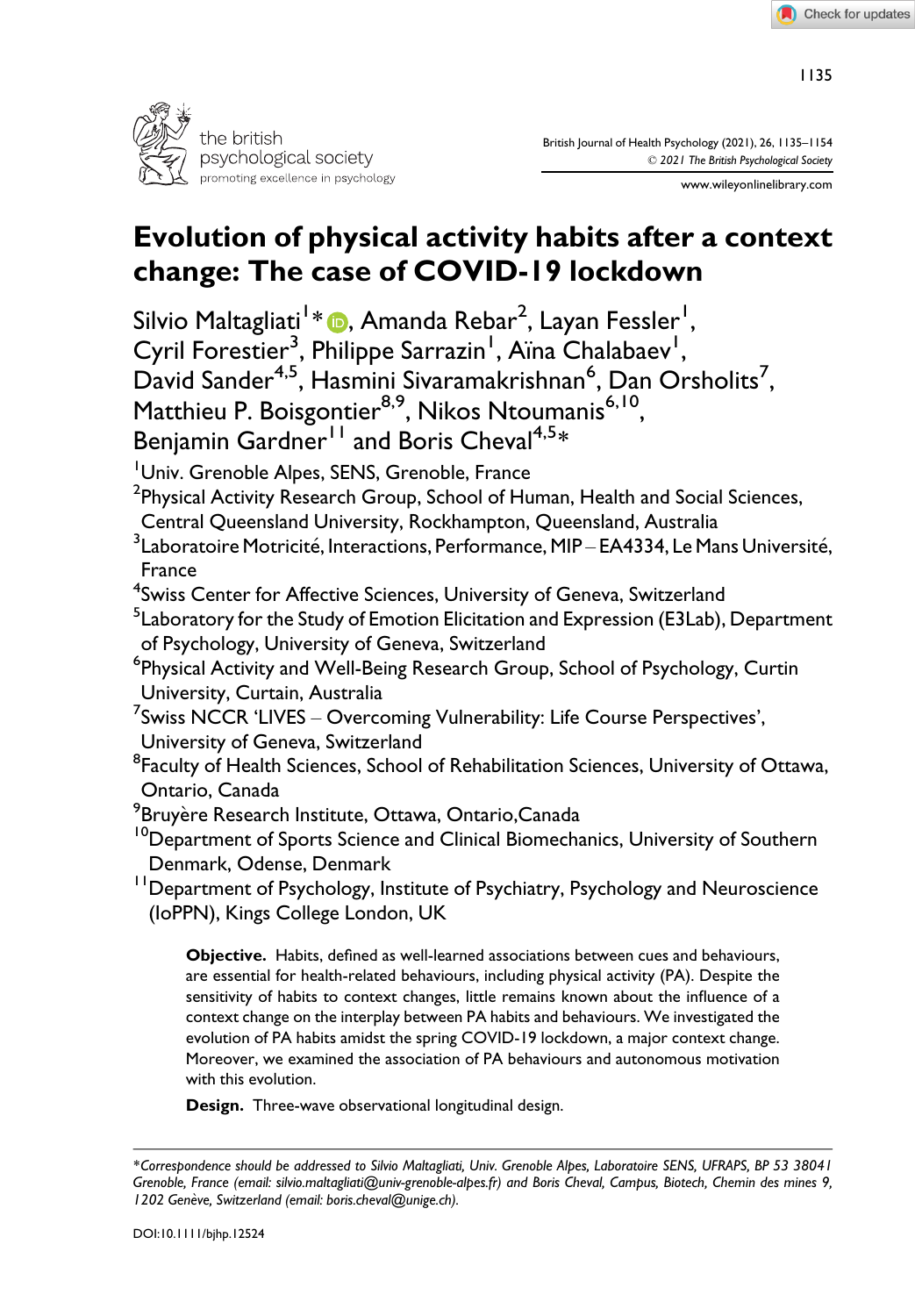#### 1136 Silvio Maltagliati et al.

Methods. PA habits, behaviours, and autonomous motivation were collected through online surveys in 283 French and Swiss participants. Variables were self-reported with reference to three time-points: before-, mid-, and end-lockdown.

Results. Mixed effect modelling revealed a decrease in PA habits from before- to midlockdown, especially among individuals with strong before-lockdown habits. Path analysis showed that before-lockdown PA habits were not associated with mid-lockdown PA behaviours ( $\beta = -.02$ ,  $p = .837$ ), while mid-lockdown PA habits were positively related to end-lockdown PA behaviours ( $\beta = .23$ ,  $p = .021$ ). Autonomous motivation was directly associated with PA habits ( $ps < .001$ ) and withto before- and mid-lockdown PA behaviours (ps < .001) (but not with end-lockdown PA behaviours) and did not moderate the relations between PA behaviours and habits ( $ps > .072$ ).

Conclusion. PA habits were altered, and their influence on PA behaviours was impeded during the COVID-19 lockdown. Engagement in PA behaviours and autonomous motivation helped in counteracting PA habits disruption.

# Statement of contribution

## What is already known on this subject?

- Habits can play a key role in the regulation of physical activity (PA) during the COVID-19 lockdown.
- Because of their cue-dependent nature, habits are sensitive to a context change, such as the COVID-19 lockdown.
- How PA habits evolved following such a context change and the association of PA behaviours and autonomous motivation with this evolution remains largely unknown.

## What does this study add?

- COVID-19 lockdown was associated with a decline in PA habits, especially among individuals with strong before-lockdown habits.
- Before-lockdown PA habits were not significantly associated with PA behaviours once the context changed, while habits developed during lockdown fostered the engagement in PA behaviours in this new context.
- Engaging in renewed PA behaviours during lockdown and exhibiting autonomous motivation was positively related to PA habits.

# **Background**

Physical activity (PA) is associated with many beneficial outcomes relating to physical and mental health (Rebar et al., 2015; Warburton, 2006). In particular, during the COVID-19 pandemic, engaging in active behaviours has been shown to be of special relevance to counteract the detrimental mental health effects of lockdown, which was imposed in most parts of the world during spring 2020 (World Health Organization, 2020). Such detrimental effects include, for instance, anxiety and depression (Xiong et al., 2020). Yet, a fast-growing literature reveals that individuals' PA behaviours were altered during this period: while most individuals decreased their engagement in PA, a portion of the population increased it (Cheval et al., 2020; Constandt et al., 2020; Deschasaux-Tanguy et al., 2021; Gallè et al., 2020; Sañudo, Fennell, & Sánchez-Oliver, 2020). Among other motivational determinants (e.g., intention, self-efficacy), PA habits offer a potential explanation for changes in PA (Kaushal, Keith, Aguinaga, & Hagger, 2020; Rhodes, Liu, ~ Lithopoulos, Zhang, & Garcia-Barrera, 2020).

Habits, defined as well-learned associations between cues and the enactment of a certain behaviour (Gardner, 2015), are considered a key factor for the regulation of physical activity: people with stronger habits for instigating bouts of PA are more likely to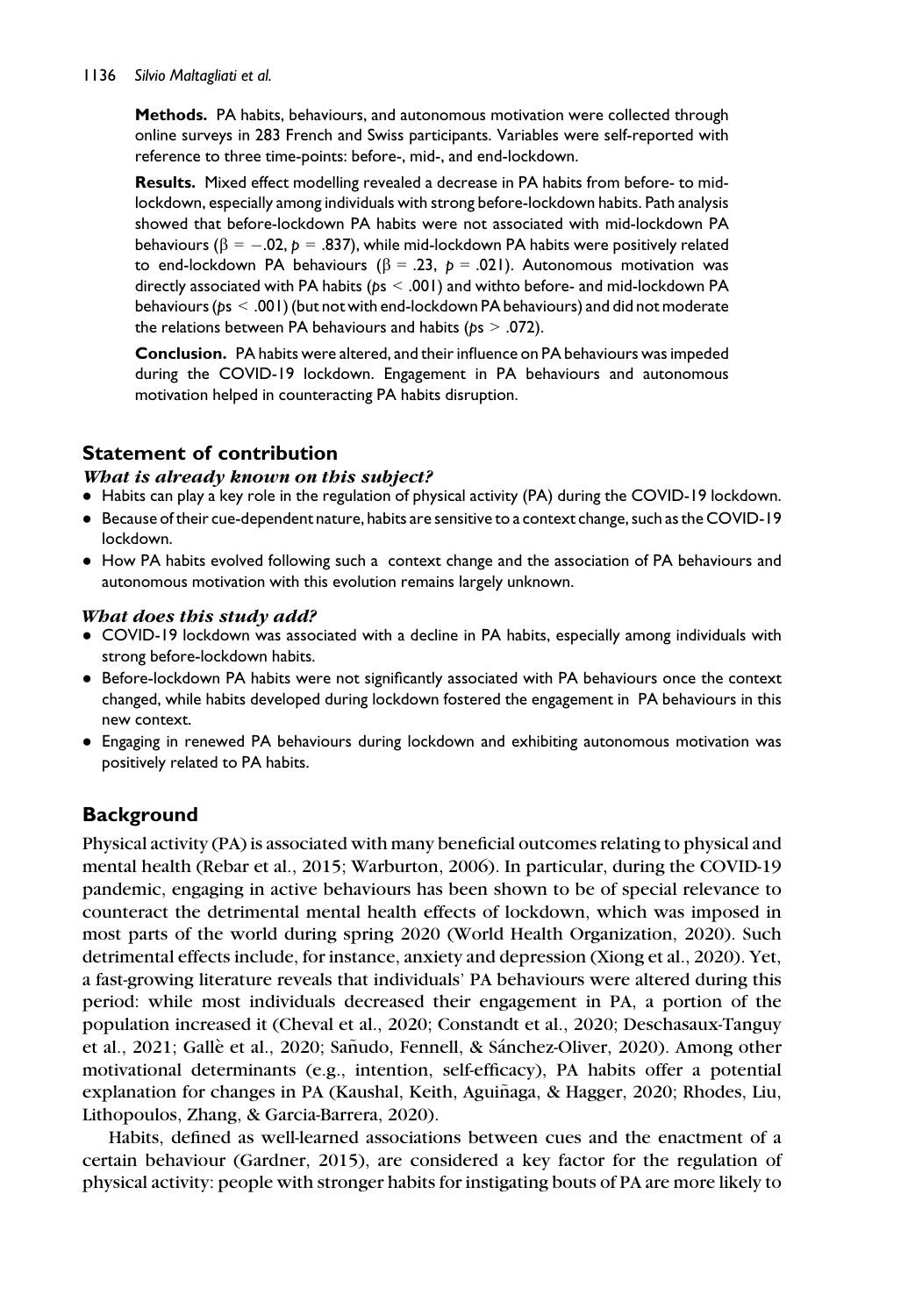engage in PA (Gardner, de Bruijn, & Lally, 2011; Phillips & Gardner, 2016; Rebar et al.,  $2016$ .<sup>1</sup> Indeed, a meta-analysis showed a medium-sized correlation between habits and PA behaviours ( $r = .43$ ; Gardner et al., 2011). In particular, habits can 'lock in' intentional behaviours such as PA, making engagement in these behaviours less cognitively effortful. Studies have shown that when individuals have strong habits, they are likely to act in line with these habits even when their intention is momentarily weakened – thereby favouring the maintenance of behaviours over time (Gardner, Lally, Lally, & Rebar, 2020). When contextual cues are encountered, a mental representation of the cue–behaviour association is activated, triggering an impulse to act with minimal conscious awareness (Neal, Wood, Labrecque, & Lally, 2012). Contextual cues that prompt PA can stem from multiple sources, including environmental (e.g., a location in which individuals are used to exercising), temporal (e.g., jogging every Wednesday after work), or social ones (e.g., going to the gym with colleagues; Kaushal & Rhodes, 2015; Maher, Rebar, & Dunton, 2021; Pimm et al., 2016). For instance, one study found that 90% of regular exercisers reported that their PA behaviours were automatically prompted by a particular location or a specific time (Tappe, Tarves, Oltarzewski, & Frum, 2013).

#### Major context changes and PA habits: the case of COVID-19 lockdown

Because of this cue-dependent nature (Orbell & Verplanken, 2010), the potential of habits to trigger behaviours is sensitive to a context change (i.e., discontinued exposure to regular environments; Verplanken & Wood, 2006). According to the discontinuity hypothesis (Verplanken, Walker, Davis, & Jurasek, 2008), when contextual cues are no longer available in one's environment, habits are, at least temporarily, disrupted and do not translate in behaviours anymore – an effect especially pronounced among individuals with strong initial habits. Yet, for PA habits, this hypothesis has received little empirical support (Gardner, 2015). Only two studies have provided indirect support to the discontinuity hypothesis by showing a decrease in PA behaviours after holidays (Fredslund & Leppin, 2019) or after a move to university (Wood, Tam, & Witt, 2005). However, PA habits were not directly assessed, thereby preventing the assessment of how habits evolved following a context change. To fill this knowledge gap, the present study aimed to examine how PA habits evolved from before to during the spring 2020 lockdown imposed in France and Switzerland, the countries in which this study was conducted.

Indeed, this period raised an ecological contextual change which may have impacted PA habits. In France and Switzerland, restrictive measures were applied within a few days from each other and only slightly differed between these two countries (Figure 1). In France, restrictive measures included the limitation of individual outdoor activities to one hour, in a one-kilometer perimeter, with a proof of displacement and the closure of gym and sports clubs. In Switzerland, restrictive measures included the limitation of outdoor activities to a maximum of five persons (but no formal restriction related to outdoor movement) and the closure of gym and sports clubs. There are at least two reasons to expect that, across this period, the influence of PA habits on behaviours has changed. First, associations underpinning PA habits might have been weakened due to

 $^1$  Habit can manifest in behaviour in two ways: people may be habitually triggered to 'decide' to engage in PA (i.e., 'habitually instigated' PA), or habit may aid fluid performance of the sequence of acts included in a bout of PA (i.e., 'habitually executed' PA; (Phillips & Gardner, 2016). Social cognition research demonstrating the contribution of habit to PA has tended to focus on habitual instigation only (Gardner, Rebar, et al., 2020; Verplanken & Melkevik, 2008). In this paper, we use the terms 'habit' as synonymous with habitual instigation and habitually instigated behaviour, respectively.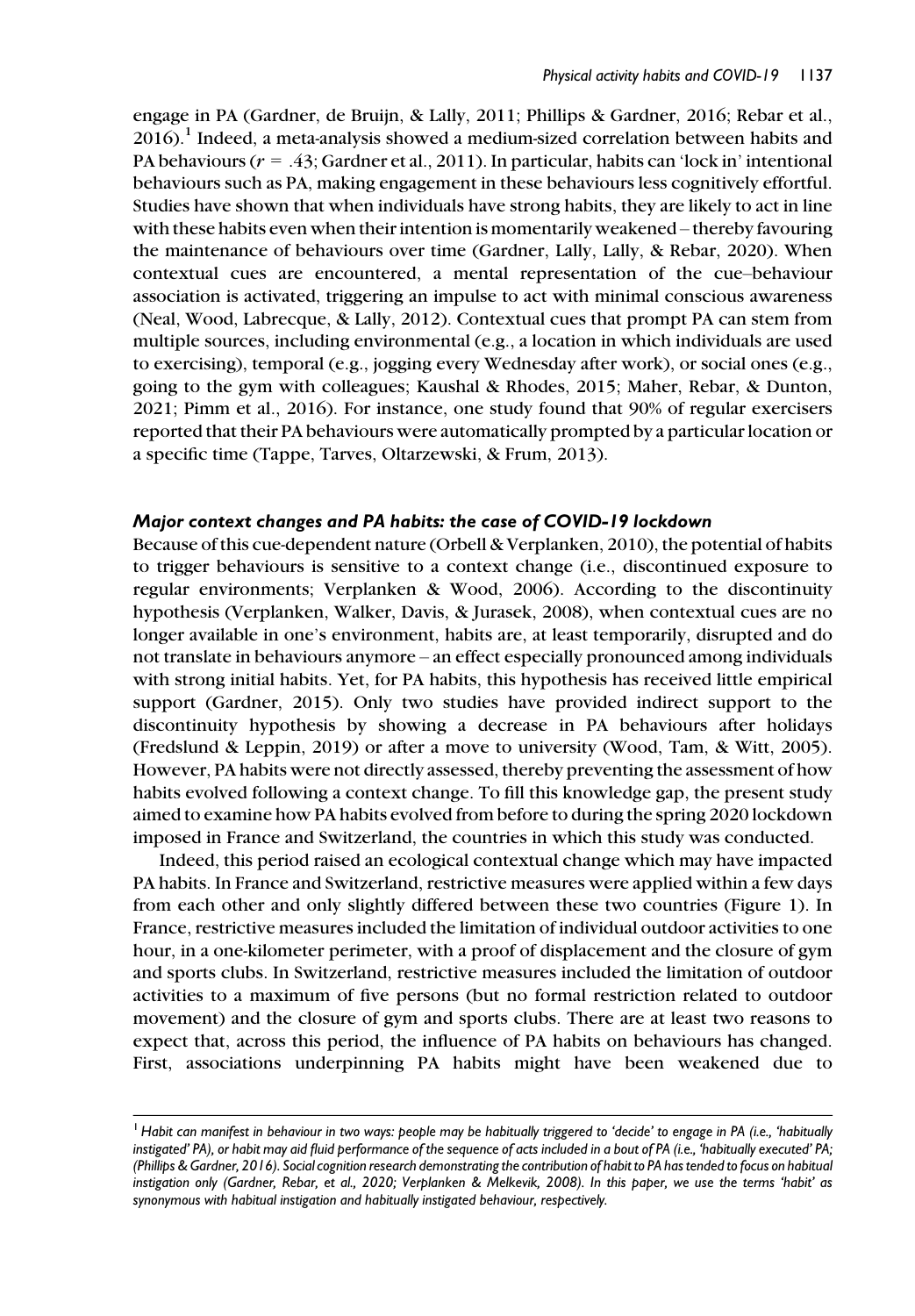

Figure 1. Illustration of restrictive measures during the lockdown in France and Switzerland and of the three-wave longitudinal design of the study.

discontinued cue exposure (e.g., not packing one's sport bag before going to work), thus having less impact on PA behaviours. Alternatively, PA habits might have remained intact but, because cues were no longer encountered, did not translate in PA behaviours, instead remaining dormant (Gardner, 2012). Regardless the mechanism at work, it is predicted that the association of previous habits with consecutive PA behaviours will decrease following a context change.

## Association of PA behaviours with the evolution of PA habits after a context change

Crucially, as proposed by the discontinuity hypothesis (Verplanken et al., 2008), a context change, such as the one catalysed by the lockdown, can also foster a mindset of being in 'the mood for change' (Verplanken & Roy, 2016). During this 'window of opportunity', individuals are prone to engage in deliberative processes, leading to the renegotiation of previous behaviours (Verplanken & Roy, 2016). This discontinuity hypothesis may thus explain why some studies observed an increase of PA behaviours during lockdown (Cheval et al., 2020; Constandt et al., 2020; but see Deschasaux-Tanguy et al., 2021; Galle et al., 2020; Sañudo et al., 2020 for contradictory findings).

In turn, engaging in PA behaviours after a context change may influence the evolution of PA habits. Indeed, one mechanism through which habits can evolve is the habit formation process, which emphasizes the crucial role of behaviours in the development of habits (Gardner & Lally, 2018; Lally & Gardner, 2013). In the first stages of this process, behavioural repetition in a stable context is the most proximal driver of the evolution of habits (Gardner & Lally, 2018; Lally & Gardner, 2013). The context-behaviour repetition fosters the establishment of strong mental cue–behaviour associations, making other alternatives less accessible (Danner, Aarts, & de Vries, 2007). For example, two studies revealed that the daily practice of the same exercise in the same context leads to a quick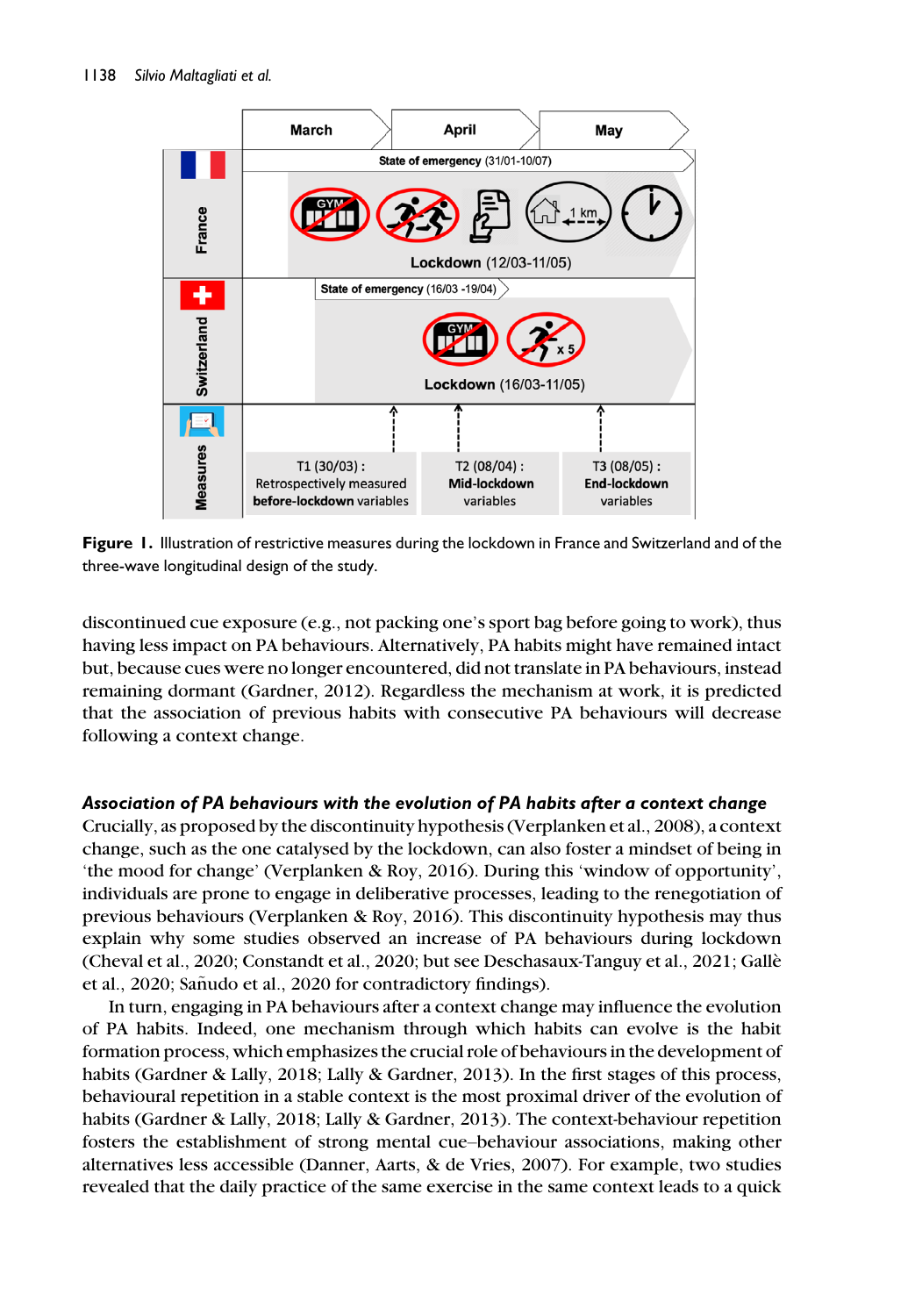increase in habits (Fournier et al., 2017; Lally, Van Jaarsveld, Potts, & Wardle, 2010). Hence, during lockdown, the replacement of previous PA behaviours (e.g., exercising after a teleworking session rather than after a day spent in office) or the instigation of new behaviours (e.g., cycling around home after lunch with one's children), as a response to take advantage of this window of opportunity, may have sustained – or even strengthened – PA habits.

Furthermore, as habits develop, they acquire the capacity to prompt the engagement in behaviours in stable contexts (Gardner et al., 2011; Rebar et al., 2016). Hence, while before-lockdown habits may not translate into PA behaviours during lockdown, any replacing or newly formed PA habits during the early stages of lockdown may drive consecutive PA behaviours. The same reasoning can be applied to the link between previous PA behaviours and consecutive PA behaviours. Indeed, previous research emphasizes that past behaviours are an important predictor of consecutive behaviours (Hagger, Chatzisarantis, & Biddle, 2002; McEachan, Conner, Taylor, & Lawton, 2011), especially when the context remains stable (Ouellette & Wood, 1998). Hence, beforelockdown PA behaviours seem less likely to be associated with PA behaviours in the early stages of lockdown, than PA behaviours in the early stages of lockdown with PA behaviours at the later stages of lockdown. In sum, the association of previous PA habits and previous behaviours with consecutive habits and behaviours should be less pronounced when a context change occurred between two time-points.

## Association of autonomous motivation with the evolution of PA habits after a context change

Autonomous motivation, defined as the extent to which a behaviour is consistent with self-endorsed reasons for action (e.g., for pleasure or personal interest; Ryan & Deci, 2017), likely plays an important role in the evolution of habits. Indeed, the evolution of habits is conceptualized as being a reinforcement process of reward responses from engaging in behaviour in consistent contexts (Wood, 2017). Empirical evidence supports the notion that autonomous motivation impacts the evolution of habits (Gardner & Lally, 2018; Lally & Gardner, 2013). Theoretically, autonomous motivation may foster the development of habits through several, but not mutually exclusive, pathways: (1) directly, (2) indirectly via increased behavioural repetition, and (3) interactively by strengthening the effect of behaviours on habits development. For the first pathway, there is evidence that autonomous motivation is positively and directly associated with PA habits (Gardner & Lally, 2013; Radel, Pelletier, Pjevac, & Cheval, 2017), with one study reporting this direct effect within the COVID-19 lockdown context (Kaushal et al., 2020). Regarding the indirect effect, literature showed that autonomous motivation increases engagement in PA (see Ntoumanis et al., 2020 for a review), with two studies observing this association during the COVID-19 lockdown (Kaushal et al., 2020; Lesser & Nienhuis, 2020). In turn, a greater engagement in PA may promote the development of PA habits (Judah, Gardner, & Aunger, 2013). Regarding the interactive effect, previous work revealed that habits develop more quickly when PA behaviours are performed for autonomous reasons (Gardner & Lally, 2013; Radel et al., 2017).

Further, according to the self-activation hypothesis (Verplanken et al., 2008), the impact of autonomous motivation on the evolution of PA habits could be particularly high following a context change. Indeed, this hypothesis states that values influence behaviours when they are self-endorsed and cognitively activated (Verplanken et al., 2008). Based on the habit discontinuity and self-activation hypotheses, well-integrated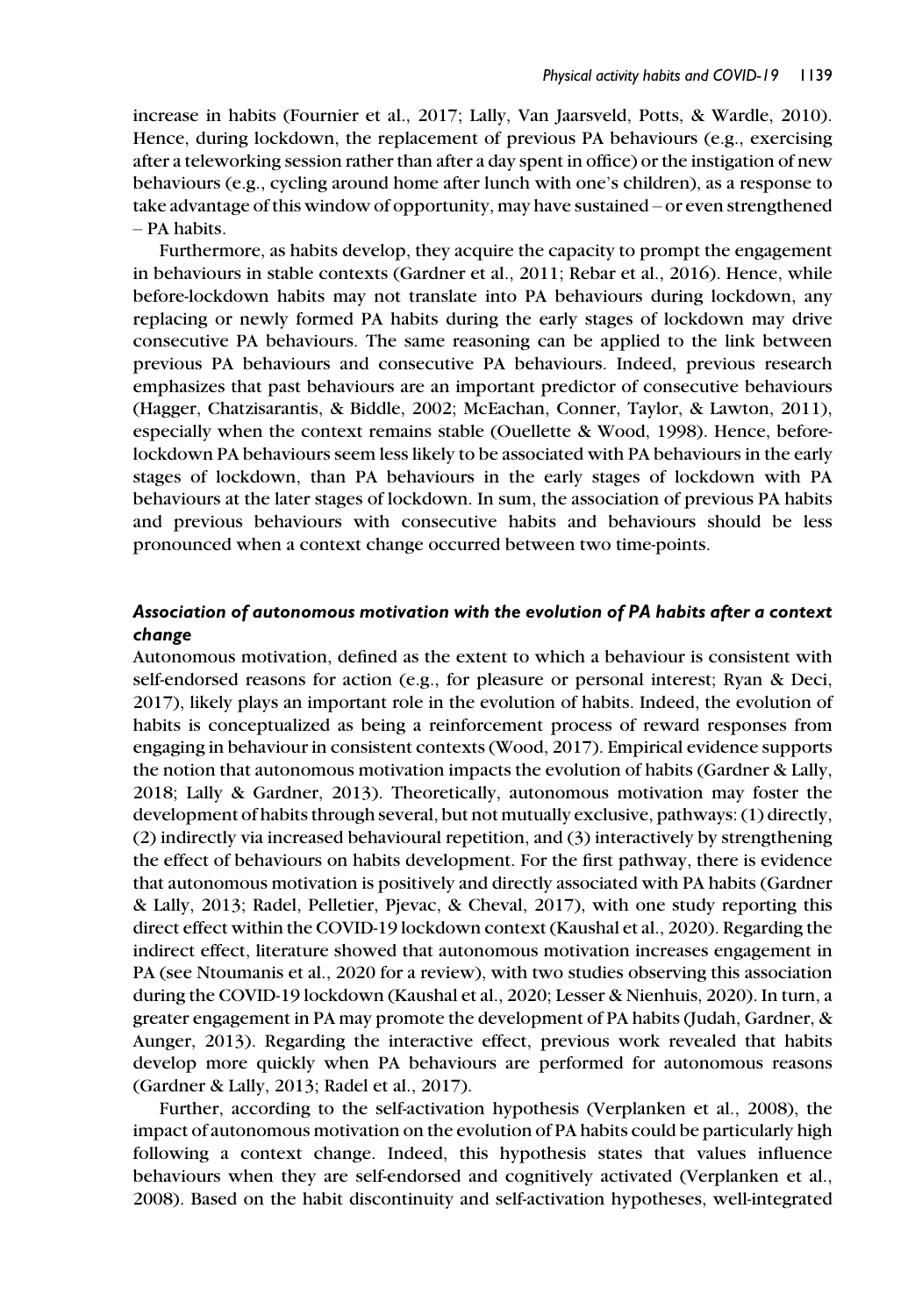values are especially salient in individuals' thought system following a context change and, in turn, become particularly likely to guide behaviours. For instance, employees who recently moved house and held pro-environmental values were more likely to engage in sustainable commuting (Verplanken et al., 2008). Hence, because autonomous motivation reflects self-endorsed values (Ryan & Deci, 2017), it should play a key role in predicting PA behaviours and PA habits during lockdown.

## The present study

The purpose of the present study was to investigate the association between the COVID-19 lockdown, a major context change, and the evolution of PA habits. Moreover, it aimed to examine the associations of PA behaviours and autonomous motivation with this evolution. Individuals living in France and Switzerland completed three online questionnaires in reference of three time-points (i.e., before, mid-, and end-lockdown) and reported their PA habits, PA behaviours, and motivation towards PA. Our specific hypotheses regarding how habits evolved and the associations of PA habits with behaviours and autonomous motivation are summarized in Table 1 and Figure 2.

# Methods

## Participants and procedure

Participants living in France or Switzerland were recruited through social media and wordof-mouth. They were asked to complete short online questionnaires, written in French, at three time-points, spanning different phases of lockdown (Figure 1). To be included in the study, participants had to live either in France or in Switzerland and be older than 18 years. No other exclusion criteria were specified to recruit a convenience sample as diverse as possible. Questionnaires were completed on a secured web survey hosted by the university supporting this study. The first questionnaire was launched on 30 March, during the early lockdown (i.e., two weeks after the start of restrictive measures). However, in this first questionnaire, participants were asked to retrospectively report their before-lockdown PA habits, behaviours, and motivation (e.g., 'This part of the questionnaire focuses on your physical activity behaviours before the lockdown period'). After completing the first questionnaire, participants were asked whether they would agree to answer to a second questionnaire and, if so, they were invited to give their e-mail address. The second questionnaire was launched on 13 April, corresponding to the early middle of the lockdown. The third questionnaire was launched on 8 May, corresponding to the end of lockdown. In the second and third questionnaires, they were invited to indicate their current mid- and end-lockdown PA habits, PA behaviours, and motivation. As an incentive, for each completed questionnaire, a 0.50 Euro donation was made to a foundation studying COVID-19 biomarkers. For sample size estimation, we relied on a RMSEA test and a likelihood ratio test, two approaches which have been widely used to estimate sample size in paths models (MacCallum, Browne, & Cai, 2006; Satorra & Saris, 1985). For the RMSEA test, the number of participants needed for a model including up to 33 degrees of freedom, with RMSEA [0.00; 0.08], power = 90%, and  $\alpha$ -rate = .05 was  $N = 150$  (MacCallum et al., 2006). For the likelihood ratio test, the number of participants for a model including up to 33 degrees of freedom, with a small effect size  $(d = .20)$ , power = 90%, and an  $\alpha$ -rate = .05 was  $N = 159$  (Satorra & Saris, 1985). Given that we anticipated a loss of at least 40% from the first to the second wave (Gustavson, von Soest,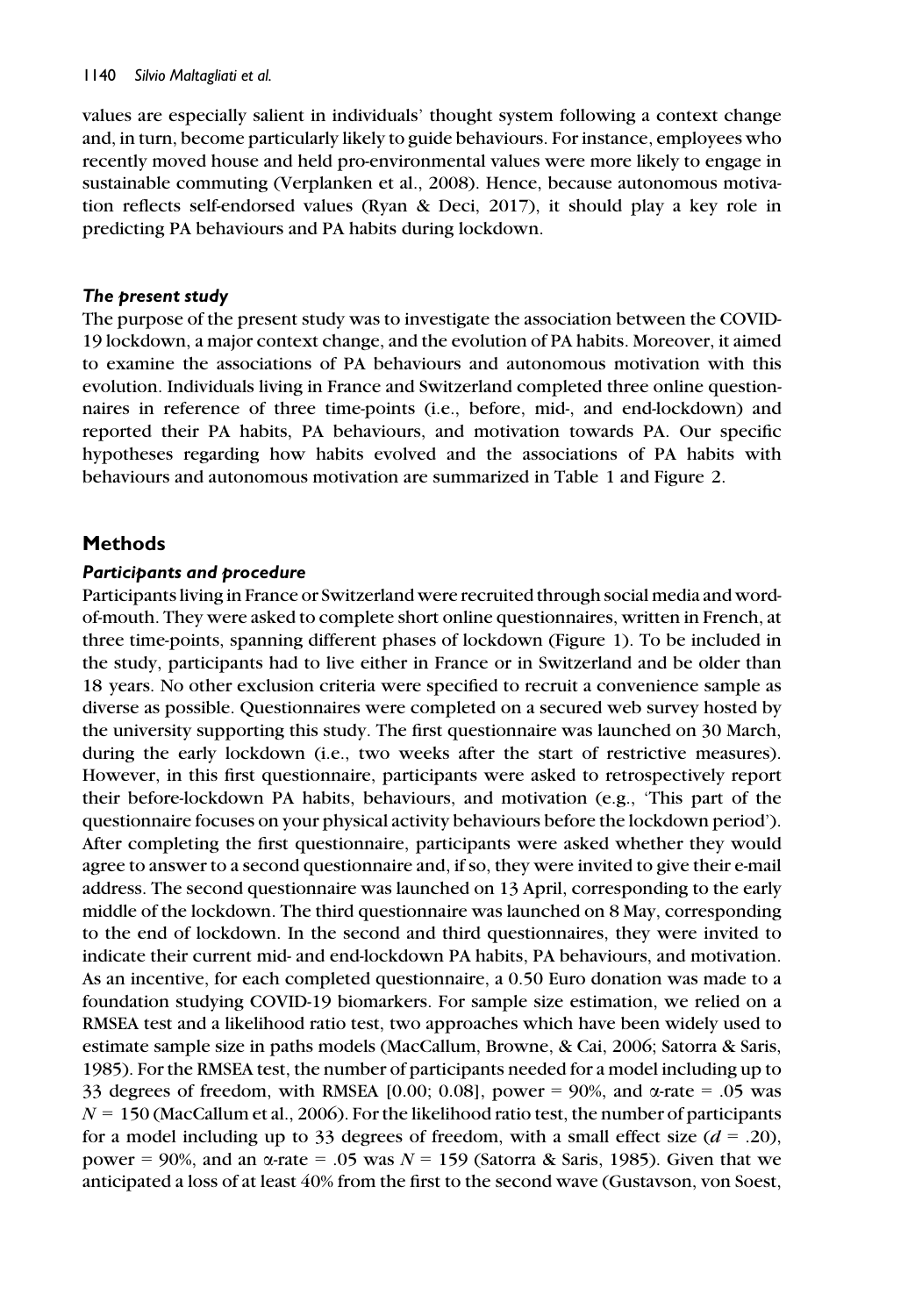| Hypotheses     |                                                                                                                                                                                                                 | Theoretical mechanisms                                                                                                                                                                            | Statistical<br>analyses |
|----------------|-----------------------------------------------------------------------------------------------------------------------------------------------------------------------------------------------------------------|---------------------------------------------------------------------------------------------------------------------------------------------------------------------------------------------------|-------------------------|
| Hla            | PA habits would decline from before-to<br>mid-lockdown                                                                                                                                                          | Habits are sensitive to context<br>change (such as the COVID-19<br>lockdown), because of their cue-<br>dependent nature                                                                           | Mixed effect<br>models  |
| HIP            | The evolution of PA habits would be<br>moderated by before-lockdown habits:<br>individuals with weak (vs. strong)<br>before-lockdown habits would report<br>an increase (vs. a decrease) in habits              | The discontinuity hypothesis states<br>that a context change (e.g., COVID-<br>19 lockdown) can foster the<br>development of habits among<br>individuals with weak pre-existing<br>habits          | Mixed effect<br>models  |
| H <sub>2</sub> | The association between before- and<br>mid-lockdown PA habits would be<br>weaker than the association between<br>mid- and end-lockdown PA habits                                                                | Habits are sensitive to context<br>change (e.g., COVID-19<br>lockdown), because of their cue-<br>dependent nature                                                                                 | Path analysis           |
| H3             | PA behaviours would be positively<br>associated with PA habits at all three<br>time-points (H3)                                                                                                                 | Behavioural repetition in a stable<br>context (e.g., before or across the<br>COVID-19 lockdown) is the most<br>proximal driver of the evolution of<br>habits                                      | Path analysis           |
| H4             | Before-lockdown PA habits would not<br>be significantly related to mid-<br>lockdown PA behaviours, while mid-<br>lockdown PA habits would be<br>positively associated with end-<br>lockdown PA behaviours       | The discontinuity hypothesis states<br>that, after a context change (e.g.,<br>COVID-19 lockdown), previous<br>habits do not translate in<br>behaviours, because of their cue-<br>dependent nature | Path analysis           |
| H5             | The association between before- and<br>mid-lockdown PA behaviours would<br>be weaker than the association<br>between mid- and end-lockdown PA<br>behaviours                                                     | Past behaviours drive subsequent<br>behaviours, especially when the<br>context remains stable (e.g., from<br>mid- to end-COVID-19 lockdown)                                                       | Path analysis           |
| H6a            | Autonomous motivation would be<br>positively associated with PA habits at<br>the three time-points                                                                                                              | The self-activation hypothesis states<br>that autonomous motivation<br>directly favours the development of<br>habits, especially after a context<br>change (e.g., COVID-19 lockdown)              | Path analysis           |
| H6b            | Autonomous motivation would be<br>positively associated with PA<br>behaviours at the three time-points                                                                                                          | The self-activation hypothesis states<br>that autonomous motivation<br>favours the engagement in<br>behaviours, especially after a<br>context change (e.g., COVID-19<br>lockdown)                 | Path analysis           |
| H7b            | Autonomous motivation would<br>moderate the relationships between<br>PA behaviours and habits: the<br>association between PA behaviours<br>and habits would be stronger when<br>people report strong (vs. weak) | Habits develop more quickly when<br>PA behaviours are performed for<br>autonomous reasons                                                                                                         | Path analysis           |

autonomous motivation

#### Table 1. Hypotheses, underlying theoretical mechanisms, and statistical analyses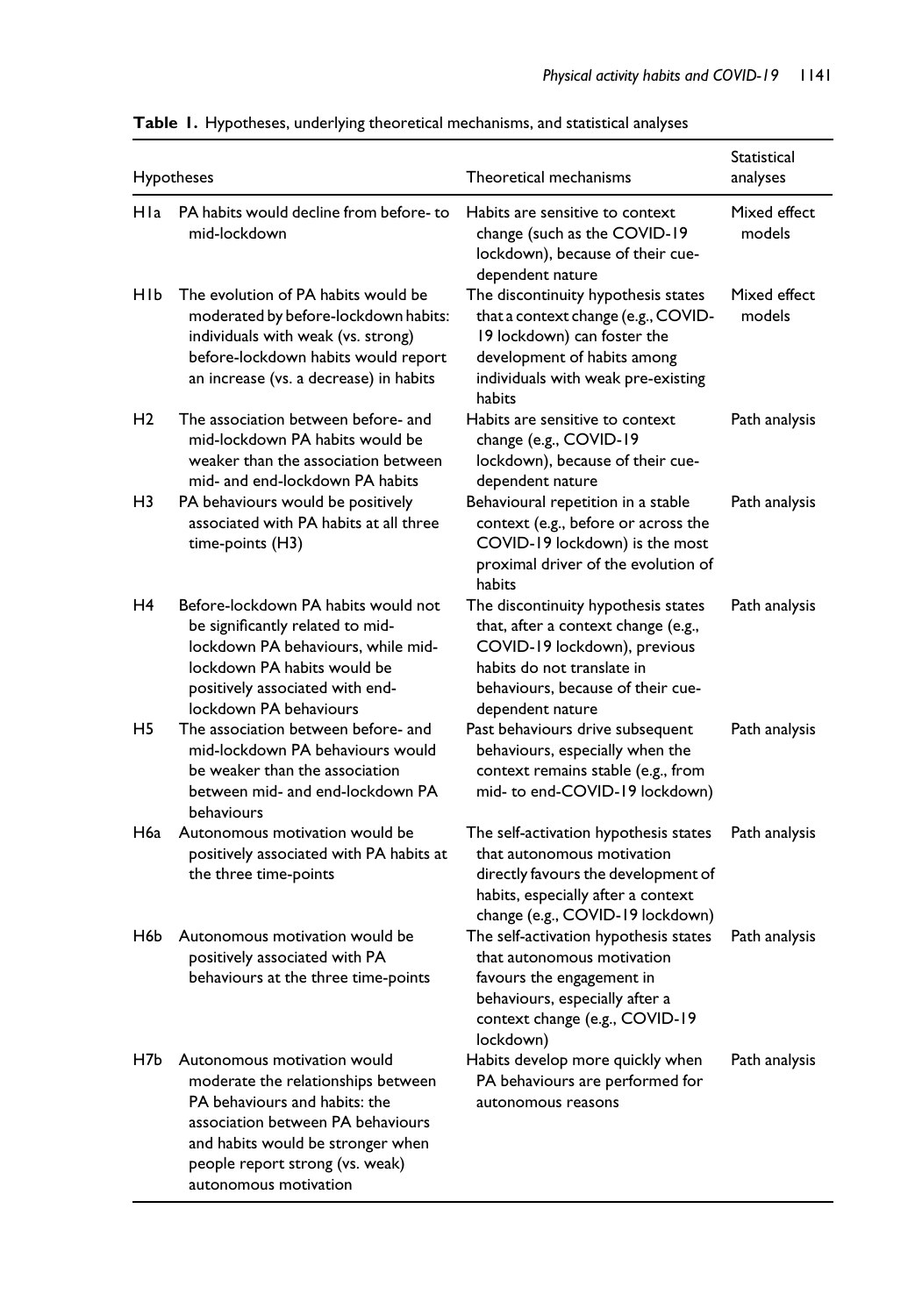

Figure 2. Path diagrams illustrating the hypothetical (a) and evidenced associations (b) of physical activity (PA) behaviours and autonomous motivation for PA with PA habits. Note. Significant and nonsignificant associations are represented with solid and dashed lines, respectively. Standardized beta coefficients ( $\beta$ ) and R-squared ( $R^2$ ) are reported. \*\*\* $p < .001;$  \*\* $p < .01;$  \* $p < .05;$  ^ $p < .10.$ PA = physical activity. The interactive terms between PA behaviours and autonomous motivation are not represented in Figure 3B as these variables were not included in the final model.

Karevold, & Røysamb, 2012), we planned to recruit around 250 participants in the first wave. It should be noted, however, that the questionnaires remained open for 8 days, regardless of the amount of collected data.

A total of 283 participants living in France or Switzerland completed the first questionnaire (age =  $40 \pm 18$  years; body mass index [BMI] =  $22.8 \pm 3.7$  kg/m<sup>2</sup>; 60% women; 73% French; see Table S1 for demographical and health-related information). A total of 123 participants completed the second questionnaire (age =  $41 \pm 19$  years;  $BMI = 22.8 \pm 3.9$  kg/m<sup>2</sup>; 70% women; 76% French). A total of 113 participants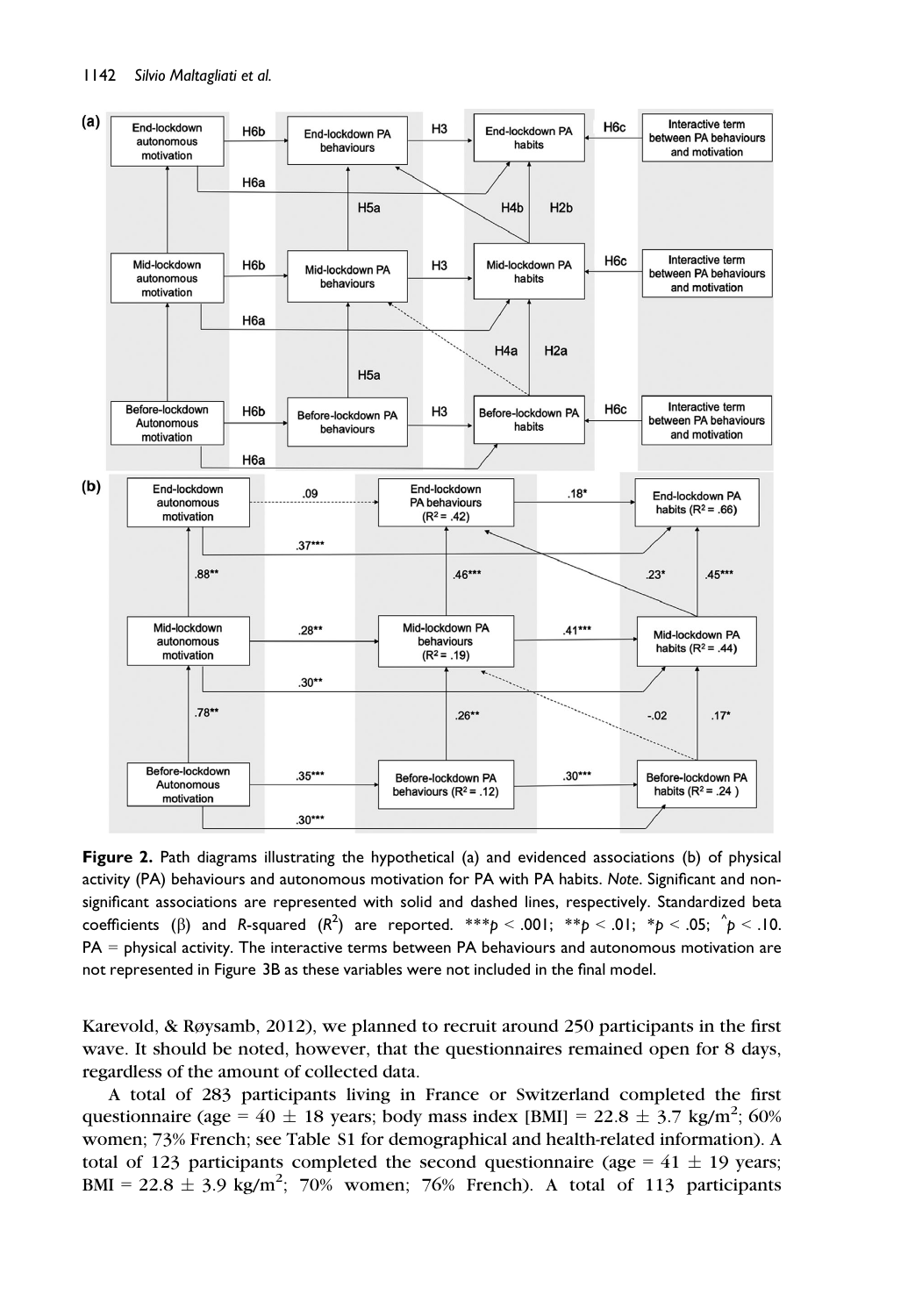completed the third questionnaire (age =  $43 \pm 18$  years; BMI =  $22.7 \pm 3.5$  kg/m<sup>2</sup>; 68% women; 76% French).

#### **Measures**

#### PA habits

Physical activity habits were assessed using the 4-item automaticity subscale of the Self-Reported Habit Index (Gardner, Abraham, Lally, & de Bruijn, 2012; Verplanken & Orbell, 2003) in reference of before, the middle, and the end of lockdown. Items began with the proposition: 'In general, the decision to engage in PA is something that...' and was completed by four statements (e.g., 'I do automatically'). Participants answered on a Likert scale ranging from 1 (Strongly disagree) to 7 (Strongly agree). Items were averaged to create a global score (Cronbach'  $\alpha s > .87$ ; Table 2).

## Total PA

Total PA was assessed in reference of before, the middle, and the end of lockdown using an adapted version of the International PA Questionnaire (Craig et al., 2003), a well-validated tool among healthy adults (Hagströmer, Oja, & Sjöström, 2006). Participants were asked to estimate the weekly average time (in min) spent in vigorous and moderate PA during leisure time. Times reported in each intensity were summed to obtain weekly time spent in moderate-to-vigorous PA.

#### Autonomous motivation for PA

Autonomous motivation towards PA was assessed using a 4-item scale (Brunet, Gunnell, Gaudreau, & Sabiston, 2015; Sheldon & Elliot, 1998) in reference of before, the middle, and the end of lockdown. Participants were invited to rate the degree to which the statements reflected their motivation to adopt a physically active lifestyle during leisure time. Answers were given on a Likert scale ranging from 1 (Not at all for this reason) to 7

| Variables                          | Mean $+$ SD     | Range      | α   | ICC. |
|------------------------------------|-----------------|------------|-----|------|
| PA habits                          |                 |            |     |      |
| Before-lockdown                    | $4.60 + 1.79$   | $I - 7$    | .88 | 7١.  |
| Mid-lockdown                       | 4.06 $\pm$ 1.75 | $I - 7$    | .89 |      |
| End-lockdown                       | $4.07 + 1.79$   | $1 - 7$    | 9۱. |      |
| Moderate-to-vigorous PA (min/week) |                 |            |     |      |
| Before-lockdown                    | $232 + 195$     | $0 - 960$  |     | .56  |
| Mid-lockdown                       | $224 + 187$     | $0 - 945$  |     |      |
| End-lockdown                       | $224 + 199$     | $0 - 1260$ |     |      |
| Autonomous motivation              |                 |            |     |      |
| Before-lockdown                    | $6.01 + 1.18$   | $I - 7$    | .86 | .89  |
| Mid-lockdown                       | $6.07 + 1.22$   | $I - 7$    | .87 |      |
| End-lockdown                       | 5.97 $\pm$ 1.19 | $I - 7$    | .89 |      |

#### Table 2. Descriptive statistics

 $ICC = intra-class correlations coefficient; PA = physical activity; SD = standard-deviation. ICC reflects$ stability in the construct at the participant-level across time.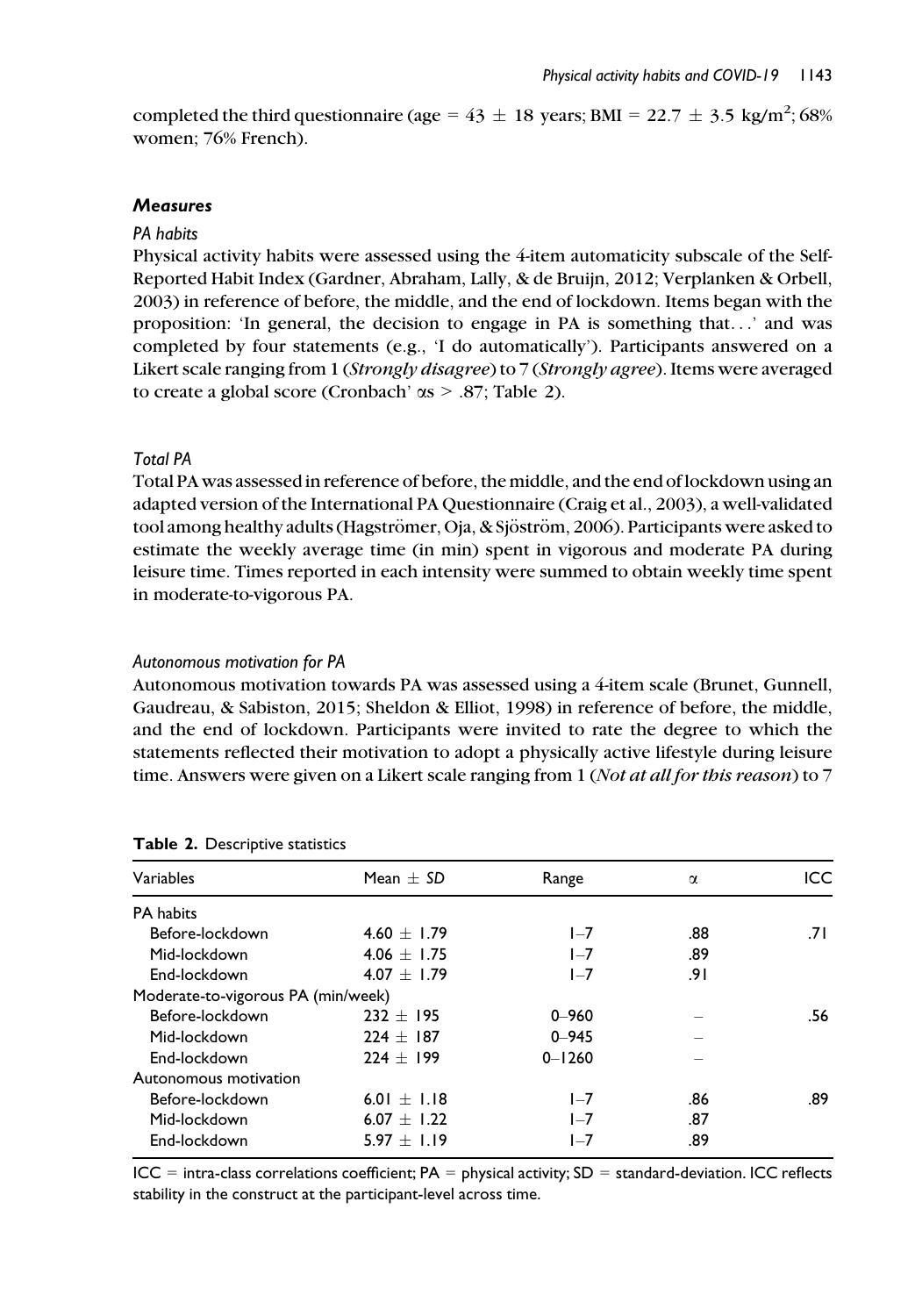(Totally for this reason). Autonomous motivation was calculated as the average response to the 2-item intrinsic (e.g., 'Because of the pleasure I feel during PA') and 2-item identified (e.g., 'Because I believe it is really important to be physically active') sub-scales (Cronbach'  $\alpha s$  > .86; Table 2).

#### Statistical analyses

To examine the evolution of PA habits across time (H1), linear mixed effect models were computed. This approach handles missing data and takes into account the nested structure of the data (i.e., multiple measurement from the same individuals; Boisgontier & Cheval, 2016; Judd, Westfall, & Kenny, 2017). In the first step, the linear and quadratic effects of time on habits were entered as fixed effects to assess the evolution of PA habits over time. Then, to examine the moderating influence of before-lockdown PA habits, a 2 way interaction between time (both linear and quadratic) and before-lockdown PA habits was added. Based upon the stems of the 7-point Likert scale, participants were categorized as having weak (i.e., a score  $\leq$ 3), moderate (a score  $\geq$ 3 and  $\leq$ 6), or strong (i.e., a score  $\geq$ 6) PA habits before the lockdown. Models included a random intercept for participants and a random slope for linear time. Standardized beta coefficients  $(\beta)$  with 95% confidence interval (95% CI) are reported. Models were built using the lmerTest and lme4 packages (Bates, Mächler, Bolker, & Walker, 2015; Kuznetsova, Brockhoff, & Christensen, 2015), in R software  $\mathcal{R}$  (R Core Team, 2016).

Second, the associations between PA habits, PA behaviours, and autonomous motivation across time were examined using path analysis (Brown, 2006). Based on previous work (Judah, Gardner, Kenward, DeStavola, & Aunger, 2018), a longitudinal model was computed and included all hypothetical pathways (see Figure 2A). Regarding missing data, after conducting a Hawkins' test, there was no sufficient evidence to reject that values were missing at complete random  $(p=.452;$  Jamshidian, Jalal, & Jansen, 2014). Hence, a full information maximum likelihood (FIML) approach was used in subsequent analysis. In comparison with case deletion or multiple imputation, this approach has been shown to produce unbiased estimates (Enders & Bandalos, 2001) and valid model fit information (Enders, 2001). Given the high rate of missing values in our sample, auxiliary variables were also added to the fitted model to reduce bias in estimation (Collins, Schafer, & Kam, 2001; Graham, 2003). The following auxiliary variables were included: participants' gender, age, body mass index, zone of residence, number of children, and number of individuals at home during the COVID-19 lockdown (see Table S1 for descriptive statistics). Although some auxiliary variables displayed missing values, previous research suggests that it may not be a problematic issue (Enders, 2008). Multiple indices were computed to examine the goodness of the fitted model: the root mean square error of approximation (RMSEA), the standardized root mean squared residual (SRMR), the comparative fit index (CFI), and the Tucker–Lewis index (TLI; Brown, 2006; MacCallum & Austin, 2000). An acceptable model fit is indicated by RMSEA, SRMR <.08, and TLI, CFI >.90. Given the complexity of the hypothesized model, we planned to adopt a backward strategy (Kline, 2015), whereby variables that do not improve the fit of the model are removed, based on inspection of the z Wald test statistic.  $\beta$  and 95% CI were computed to examine the strength of the associations between variables. All analyses were conducted using the lavaan package (Rosseel, 2012). To compare the strength of the associations, the overlapping of  $\beta$  and 95% CI was examined. When coefficient intervals overlapped by less than 50%,  $\beta$  coefficients could be considered significantly different from each other, with  $p \le 0.05$  (Cumming, 2009; Figure S1).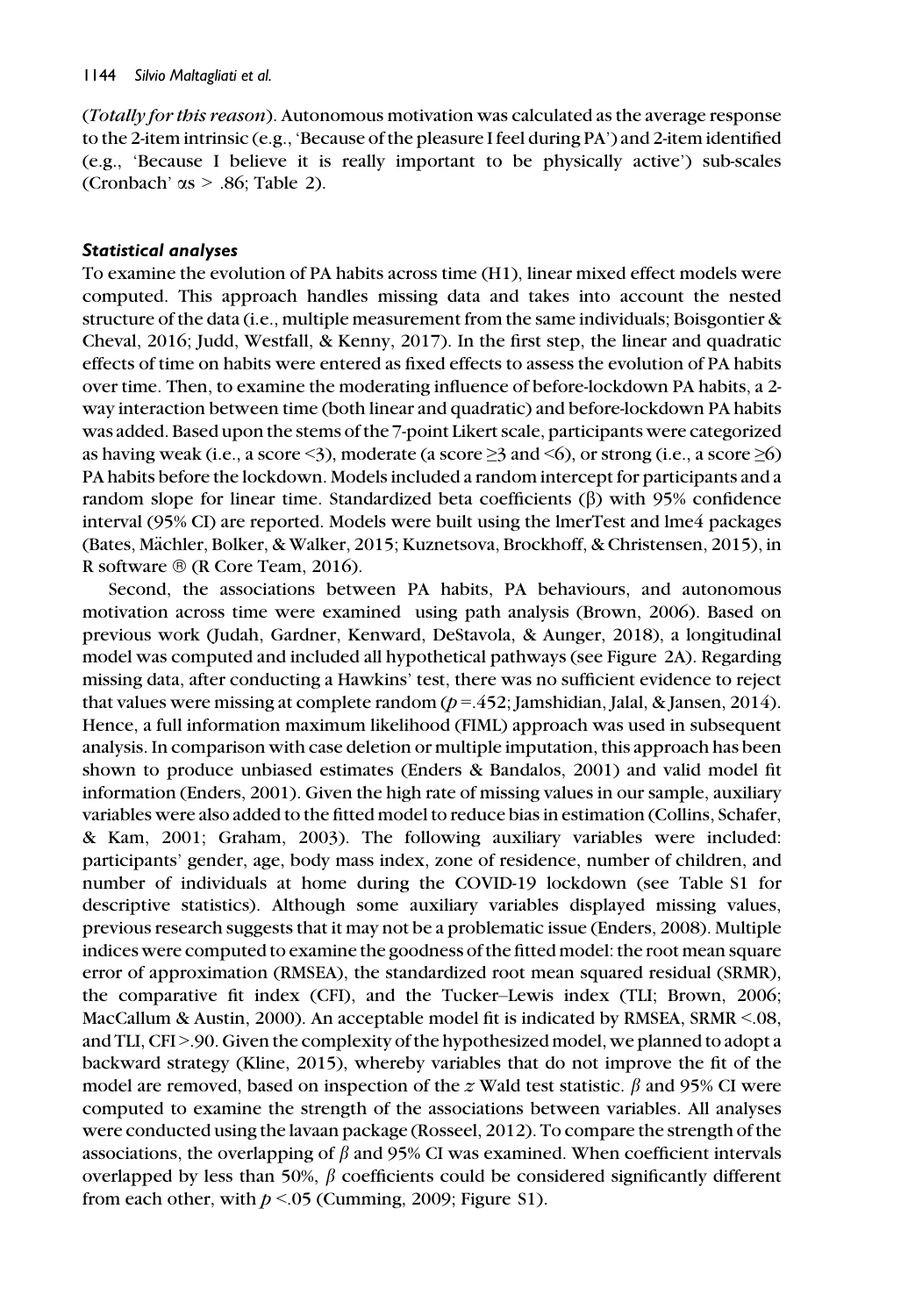## **Results**

Before lockdown, participants engaged in moderate-to-vigorous PA for  $232 \pm 195$  min a week (with 53 % above the recommended 150-min threshold), reported moderate PA habits (M = 4.60  $\pm$  1.79) and a high autonomous motivation (M = 6.01  $\pm$  1.18; Table 2).

Mixed effect modelling revealed a significant effect of quadratic time on PA habits  $(p)$  $\leq$  001), with PA habits decreasing from before to mid-lockdown ( $\beta$  = -.16, 95% CI [-.25;  $-0.07$ ,  $p < 0.01$ ), but not significantly evolving from mid- to end-lockdown ( $\beta = 13,95\%$  CI  $[-.00; .27]$ ,  $p = .058$ ). A significant interaction between time and before-lockdown PA habits was observed (Figure 3). Simple effects revealed that participants with strong before-lockdown PA habits exhibited a decline in PA habits from before- to mid-lockdown  $(\beta = -.30, 95\% \text{ CI } [-.46; -.13], p < .001)$ , but PA habits did not significantly evolve from mid- to end-lockdown ( $\beta$  =.26; 95% CI [-.05; 56],  $p$  =.100). On the contrary, participants with weak before-lockdown PA habits exhibited an increase in PA habits from before- to mid-lockdown ( $\beta$  =.58, 95% CI [.40;.75],  $p$  <.001), but this increase was significantly decelerated from mid- to end-lockdown ( $\beta$  = -.51, 95% CI [-.84; -.20],  $p$  =.002). Evolution of PA behaviours and autonomous motivation across time is presented in Supporting Information (Figures S2 and S3).

In the path analysis, when all the hypothetical pathways were included, the model demonstrated inadequate fit to the data (CFI = .886; TLI = .829, RMSEA = .083 90% CI [0.066; 0.100], SRMR = .070). Interactive terms between PA behaviours and autonomous motivation at the three time-points did not improve model fit and were non-significant  $(z \le 1.80, ps > .072)$ . When these associations were removed, the adjusted model showed acceptable fit to the data (CFI = .994; TLI = .988, RMSEA = .026, 90% CI [0.000; 0.061], SRMR  $= .027$ ) and was thus retained (Figure 2B). The model explained 24%, 44%, and 66% of variance in PA habits before, in the middle, and at the end of lockdown, respectively, and 12%, 19%, and 42% of PA behaviours before, in the middle, and at the end of lockdown.

#### Associations between PA habits across time (H1a and H1b)

Before-lockdown PA habits were significantly associated with mid-lockdown PA habits  $(\beta = .17, \text{ CI} = [0.02; 0.32], p = .035)$ . Mid-lockdown PA habits were also significantly



Figure 3. Evolution of PA habits across time, as a function of before-lockdown PA habits. Note. Evolution of PA habits was plotted as a function of the quadratic effect of time. PA: Physical activity; Time 0: before-lockdown; Time 1: mid-lockdown; Time 2: end-lockdown.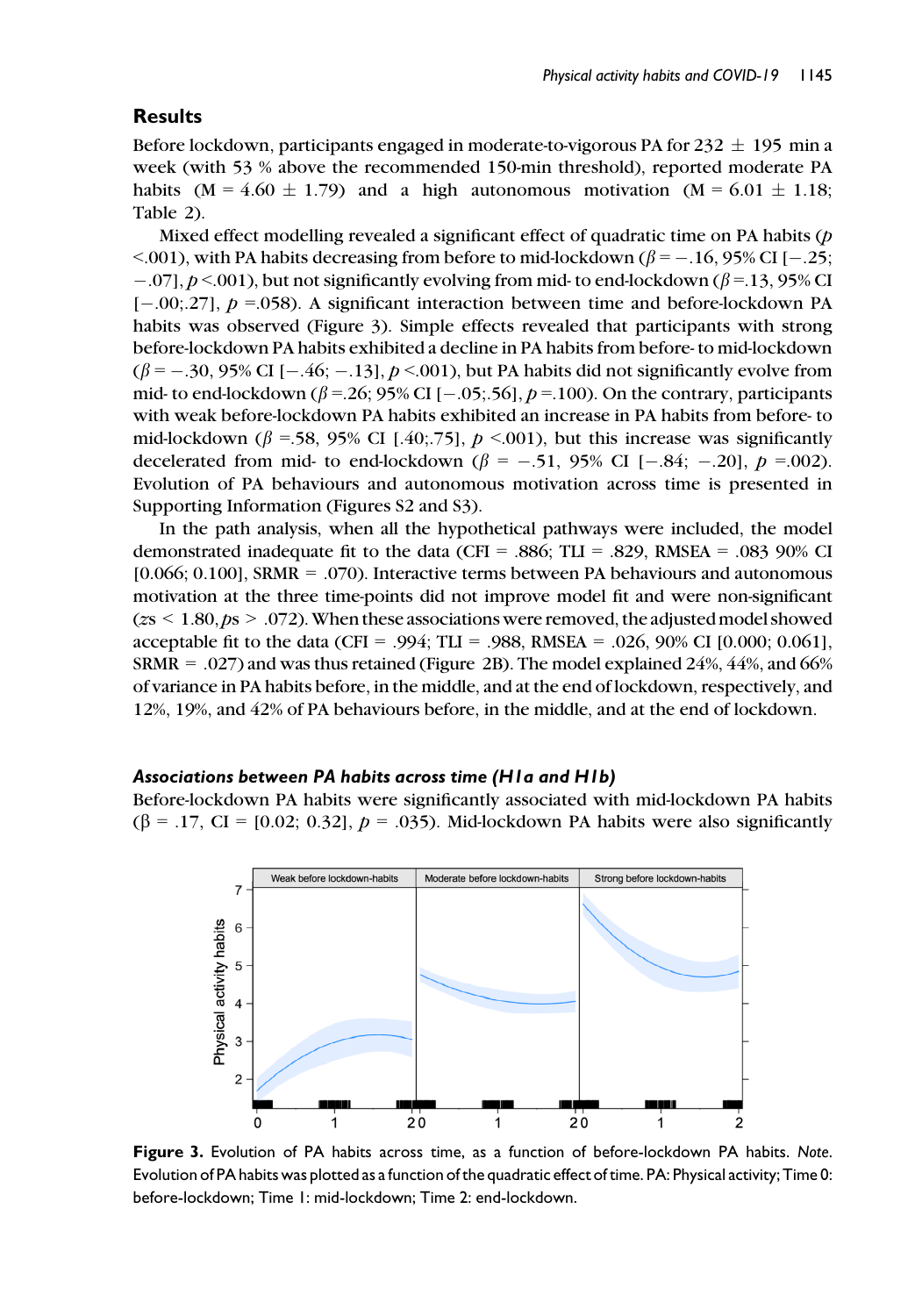#### 1146 Silvio Maltagliati et al.

associated with end-lockdown PA habits ( $\beta = .45$ , CI = [0.30; 0.59],  $p < .001$ ). The association of PA habits from before-lockdown to mid-lockdown was significantly lower than that from mid-lockdown to end-lockdown (percentage of CIs' overlapping < 50%).

#### Associations between PA behaviours and PA habits across time (H2)

Physical activity behaviours were positively associated with PA habits at the three timepoints ( $\beta = .30, 95\%$  CI [0.19; 0.41],  $p < .001$  for before-lockdown,  $\beta = .41, 95\%$  CI [0.27; 0.56],  $p < .001$  for mid-lockdown,  $\beta = .18, 95\%$  CI [0.05; 0.31],  $p = .012$  for endlockdown). No significant difference in the magnitude of these associations was found (percentage of CIs' overlapping > 50%).

## Associations between previous PA habits and behaviours with consecutive PA behaviours across time (H3a, H3b, H3c, H3d)

Before-lockdown PA habits were not significantly associated with mid-lockdown PA behaviours ( $\beta = -.02, 95\%$  CI [-0.20; 0.16],  $p = .837$ ). Mid-lockdown PA habits were positively associated with end-lockdown PA behaviours ( $\beta$  = .23, 95% CI [0.03; 0.42],  $p = .021$ ). The association between before-lockdown PA habits and mid-lockdown PA behaviours was significantly lower than that of mid-lockdown PA habits and endlockdown PA behaviours (percentage of CIs' overlapping < 50%).

Before-lockdown PA behaviours were positively associated with mid-lockdown PA behaviours ( $\beta = .26, 95\%$  CI [0.10; 0.43],  $p = .002$ ). Mid-lockdown PA behaviours were positively associated with end-lockdown PA behaviours ( $\beta$  = .46, 95% CI [0.29; 0.64]  $p < .001$ ). The association between before-lockdown PA behaviours and mid-lockdown PA behaviours was significantly lower than that of mid-lockdown PA behaviours and endlockdown PA behaviours (percentage of CIs' overlapping < 50%).

## Associations of autonomous motivation with PA habits across time (H4a, H4b, H4c)

Autonomous motivation was directly and positively related to PA habits at the three timepoints (β = .30, 95% CI [0.19; 0.41],  $p < .001$  for before-lockdown; β = .30, 95% CI [0.15; 0.45],  $p = .001$  for mid-lockdown;  $\beta = .37, 95\%$  CI [0.25; 0.50],  $p < .001$  for endlockdown). No significant differences in the magnitude of these three associations were found (percentage of CIs' overlapping > 50%).

Autonomous motivation was significantly related to before-lockdown PA behaviours ( $\beta = .35, 95\%$  CI [0.23; 0.46],  $p < .001$ ) and to mid-lockdown behaviours ( $\beta$  = .28, 95% CI [0.11; 0.45,  $p$  = .001). No significant difference in the magnitude of these associations was found (percentage of CIs' overlapping  $>$  50%). However, but autonomous motivation was not significantly associated with end-lockdown PA behaviours ( $\beta$  = .09, 95% CI [-0.07; 0.26],  $p$  = .270).

## **Discussion**

## Main findings

The present study investigated the association between the COVID-19 lockdown, a major context change, and the evolution of PA habits. Moreover, it aimed to examine the association of PA behaviours and autonomous motivation with this evolution. Findings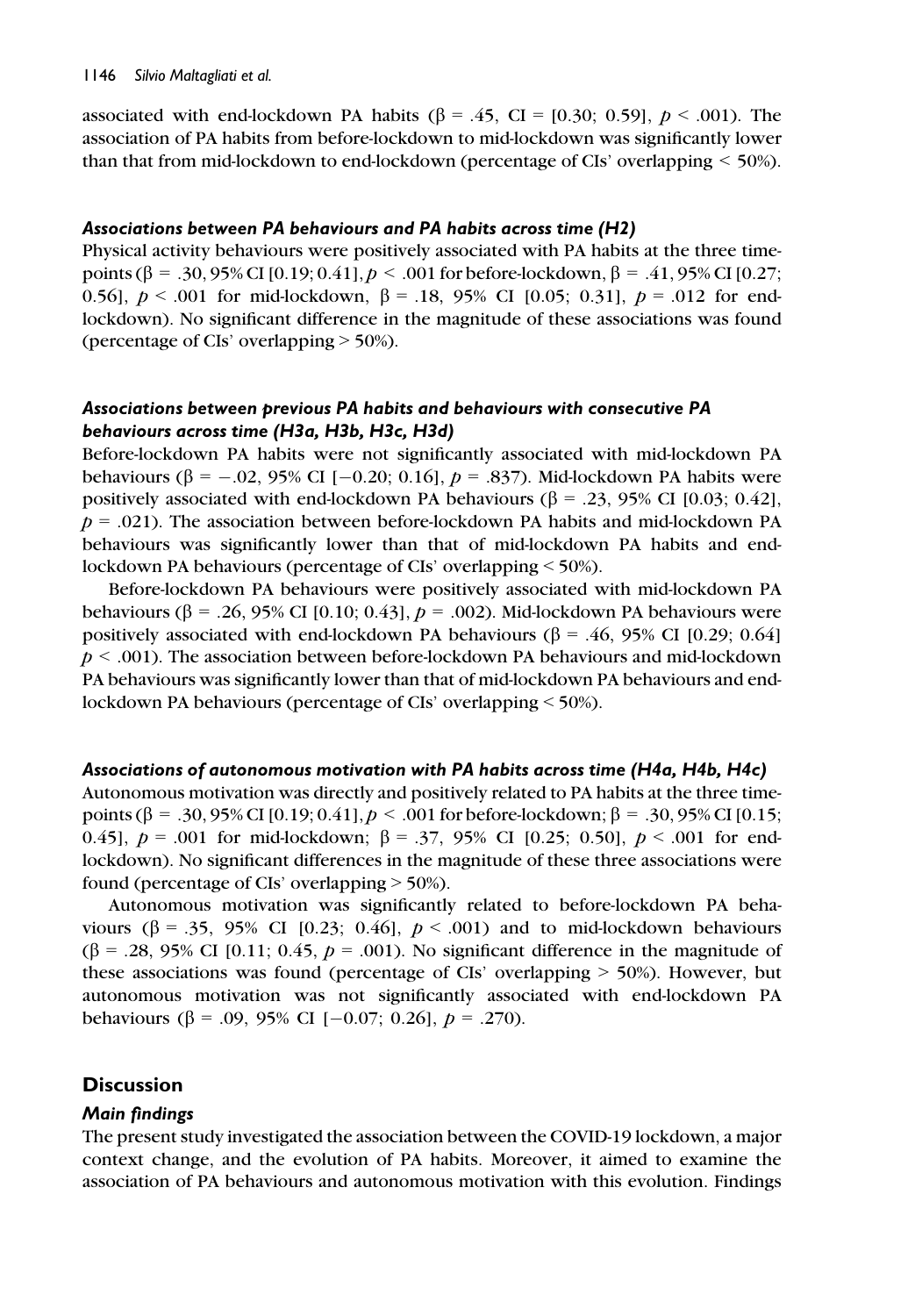revealed a global decrease in PA habits across the COVID-19 lockdown, but this evolution depended on before-lockdown PA habits. Individuals with strong before-lockdown PA habits exhibited a sharp decrease, while individuals with weak before-lockdown PA habits demonstrated the reverse pattern (i.e., a short increase in habit strength, then followed by a quick deceleration). These findings, in addition to the weak association between beforelockdown and mid-lockdown habits, support the assumption that habits are sensitive to a context change. In addition, results showed that before-lockdown PA habits were not significantly associated with PA behaviours once the context changed. However, engaging in renewed PA behaviours during lockdown and exhibiting autonomous motivation counteracted such disruption of PA habits.

#### Comparisons with other studies

Findings showed that PA habit strength decreased following a context change – especially among individuals with strong before-lockdown habits. These results are in line with the discontinuity hypothesis (Verplanken et al., 2008), proposing that a context change can disrupt existing habits (Verplanken & Wood, 2006). Nevertheless, while previous studies only indirectly inferred PA habits' disruption through changes in behaviours (Fredslund & Leppin, 2019; Wood et al., 2005), our study is the first to provide a formal test of this assumption by assessing habits both before and after a context change. By contrast, an increase in PA habits was observed among individuals with weak before-lockdown habits. As proposed by the discontinuity hypothesis (Verplanken et al., 2008), this finding may result from the fact that a context change can also foster the development of habits. One possible adjuvant of this development may rely on the disruption of other habits, such as the ones related to sedentary behaviours. Indeed, while sedentary opportunities act as temptations, distracting individuals from their intention to be physically active (Cheval et al., 2018; Cheval, Sarrazin, Boisgontier, & Radel, 2017; Cheval, Sarrazin, Isoard-Gautheur, Radel, & Friese, 2015), lockdown settings may have reduced individuals' exposure to some of these cues. For example, someone who was used to have a drink in a bar or to go to the cinema after work was deprived of such opportunities during lockdown, thereby opening new perspectives on the adoption of more physically active behaviours. Nevertheless, this reasoning only applies for outside-home sedentary behaviours as, on the opposite, individuals were particularly exposed to sedentary opportunities at home during lockdown (e.g., watching TV).

Further, results revealed that before-lockdown PA habits were not significantly related with mid-lockdown PA behaviours. These results also align with the discontinuity hypothesis (Verplanken et al., 2008), which proposes that pre-existing habits do not drive behaviours after a context change. Although two previous studies observed significant associations between previous habits and PA behaviours during lockdown (Kaushal et al., 2020; Rhodes et al., 2020), the strength of the association ( $r = .24$  for Rhodes et al., 2020;  $r = 0.34$  for Kaushal et al., 2020) was weaker than the commonly reported relationship between habits and behaviours ( $r = .43$ ; Gardner et al., 2011). These results can be explained by the fact that, during lockdown, some contextual cues were no longer encountered during lockdown (e.g., going to the gym club on Wednesdays after work with colleagues), which, in turn, made habits dormant and impeded their influence on behaviours (Gardner, 2012). Likewise, the discontinuity to cue exposure is also likely to decrease PA habits, which in turn became too weak to instigate behaviours.

By contrast, mid-lockdown PA habits were positively associated with end-lockdown PA behaviours. This result suggests that people may have quickly adjusted existing habits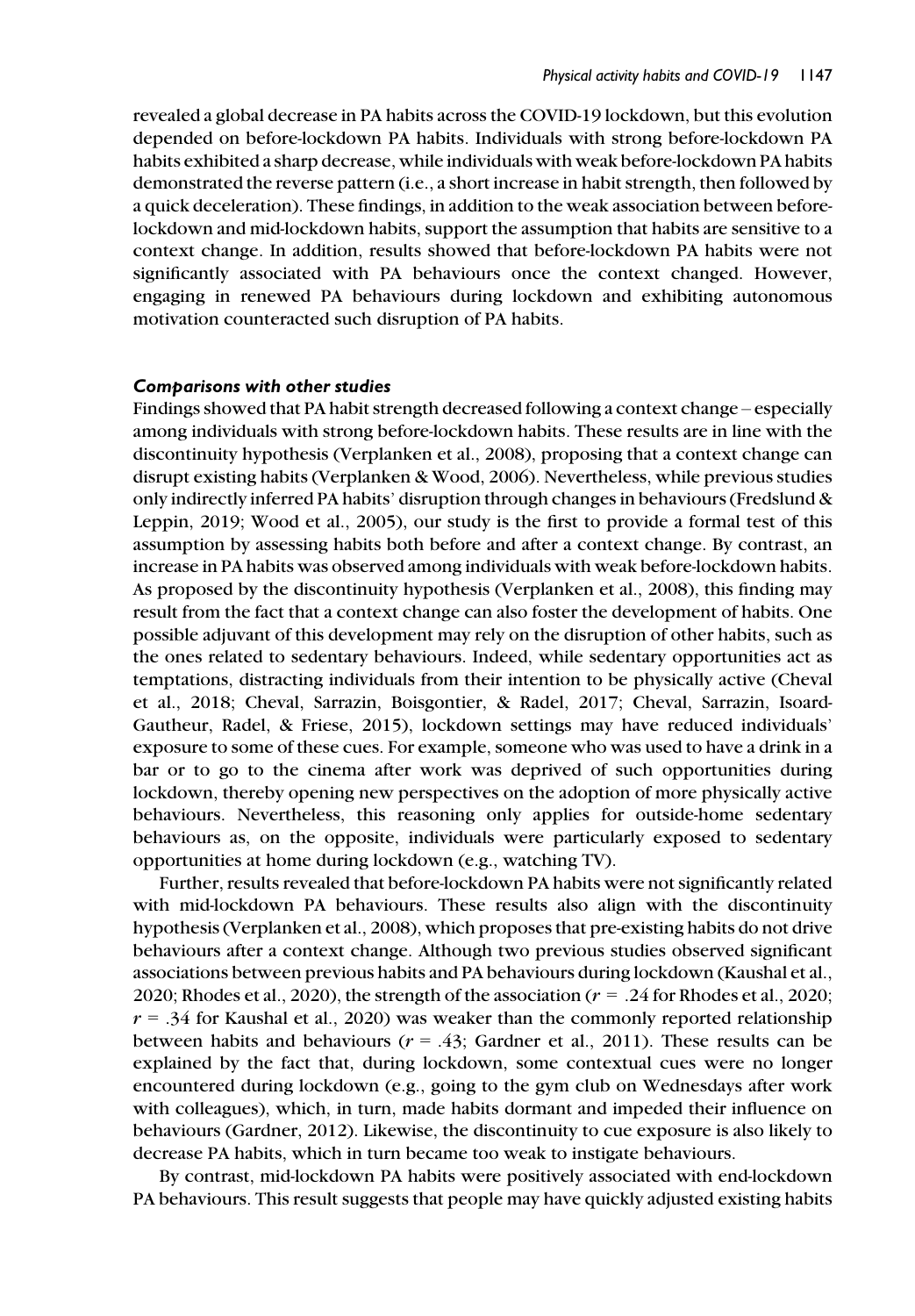(e.g., exercising after a teleworking session rather than after a day spent in office) or developed new habits (e.g., cycling around home with one's children) that could effectively guide PA behaviours in the new context. Nevertheless, other mechanisms such as the re-activation of old habits (e.g., coming back to one's parents' home and walking around the neighbourhood as one used to do before leaving parental home) might also explain this pattern. Moreover, the association between previous and consecutive PA behaviours was more salient from mid- to end-lockdown, than from the before- to endlockdown. In other words, similarly to the influence of habits on behaviours, past behaviours seem especially likely to drive consecutive behaviours when the context remains stable (Ouellette & Wood, 1998). Of note, this study focused on the associations between PA habits and PA behaviours, following the COVID-19 lockdown. However, a growing number of studies highlight the numerous and complex pathways through which habits may explain, in conjunction with other socio-cognitive variable (e.g., intention, self-regulatory skills) PA behaviours (Fleig et al., 2013; Gardner, Lally, et al., 2020). In this perspective, a more comprehensive account of changes in PA behaviours could be provided by including additional variables alongside with habits.

Autonomous motivation was directly and positively associated with PA habits before and during lockdown. These results align with the idea that autonomous motivation can foster the development of PA habits (Gardner & Lally, 2018; Lally & Gardner, 2013). Moreover, as found in previous studies conducted within COVID-19 lockdowns in the United Stated and Australia (Kaushal et al., 2020; Lesser & Nienhuis, 2020), autonomous motivation was positively associated with before and mid-PA behaviours. In turn, these higher levels of PA behaviours were positively related to PA habits. These results support the mediated association of autonomous motivation with PA habits (Gardner & Lally, 2013; Judah et al., 2013; Radel et al., 2017). They also align with the self-activation hypothesis which states that, after a context change, autonomous motivation is especially likely to guide behaviours, thereby potentially energizing the development of habits (Verplanken et al., 2008).

However, autonomous motivation was not associated with end-lockdown PA behaviours at the end of the lockdown, nor moderated the association between PA behaviours and habits. This non-expected finding may result from the fact that autonomous motivation can only foster PA behaviours when individuals have control over the considered behaviour (Hagger & Chatzisarantis, 2014). Yet, during lockdown, behaviours for which individuals were autonomously motivated might have been disallowed by restrictive measures (e.g., swimming, playing football in a club). Hence, it seems plausible that, at the end of lockdown, some individuals were no longer engaging in PA for autonomous reasons (e.g., the intrinsic pleasure of the performed activity). A second explanation lies in the fact that the COVID-19 lockdown represents a unique period, which cannot be compared with other context changes, such as moving house (Verplanken et al., 2008). In particular, the COVID-19 lockdown was imposed on individuals and transitory (at the time of the study, it was expected to last for about 3 months in France and Switzerland). Hence, at odds with the self-activation hypothesis (Verplanken et al., 2008), this context change might not have triggered a long-term activation of any particular self-endorsed values for action.

#### Strengths and limitations

The present study has several strengths. At the theoretical level, the present study advances existing literature on PA habits by providing direct evidence about the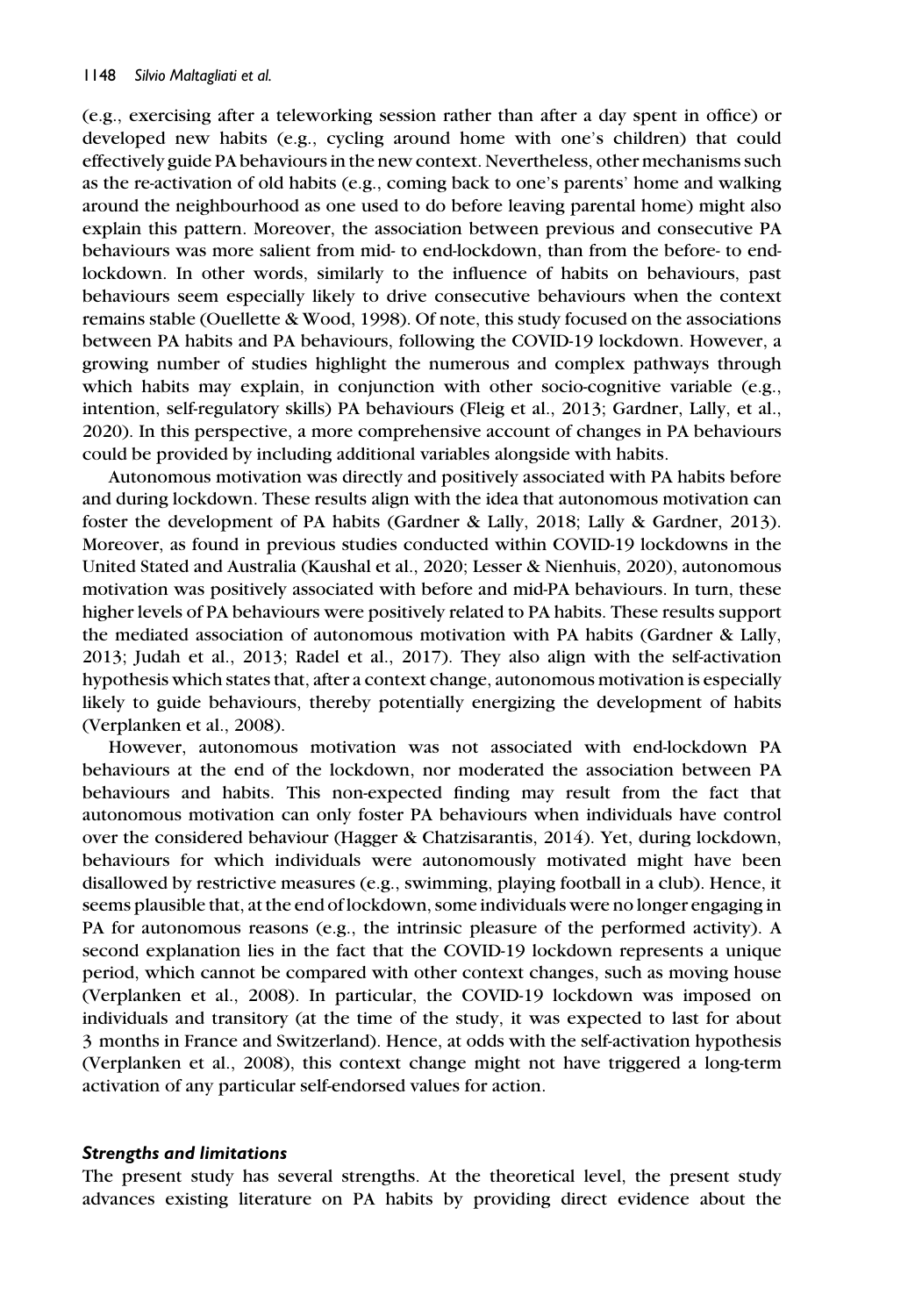association between a context change and the evolution of PA habits. Further, it sheds light on the role of behaviours and autonomous motivation in this evolution, in particular by testing the self-activation hypothesis on PA habits. Moreover, the use of a longitudinal design with repeated measurements of PA habits, behaviours, and autonomous motivation was also a strength.

However, this study includes at least four limitations. First, the Self-Report Habit Index was used to capture a global habit strength – that is, an overall perception of the automaticity of a category of actions, such as physical activity, across multiple contexts – (Gardner et al., 2012) but the scale did not specify any cue–behaviour links (see Sniehotta & Presseau, 2012 for a discussion). Consequently, the way we used the scale prevents the disentanglement of whether the evolution of habits and of their associations with behaviours results from dormant habits, a degradation of before-lockdown habits, or to the development of new PA habits. Future studies assessing specific PA habits and the cues on which they are based upon should seek to unravel these different mechanisms. Similarly, we did not assess the extent to which participants experienced a change in their before-lockdown PA behaviours due to the COVID-19 lockdown (e.g., walking around home was not as strongly affected by the context as practicing in a sport or in fitness club). Accordingly, as the context would have differentially impacted PA behaviours depending on the type of PA participants usually engaged in, measuring the extent to which individuals experienced a change in their PA behaviours is recommended for future research. Second, the reliance on self-reported measures has been criticized for the assessment of PA habits (Hagger, Rebar, Mullan, Lipp, & Chatzisarantis, 2015; Rebar, Gardner, Rhodes, & Verplanken, 2018) and behaviours (Dyrstad, Hansen, Holme, & Anderssen, 2014). Furthermore, before-lockdown variables were retrospectively assessed during the early period of the COVID-19 lockdown, which might have resulted in recall bias. Third, our sample size was relatively small, with a somewhat large attrition rate, thereby limiting the generalization of the present findings. Fourth, this longitudinal design did not enable to infer causality in the associations between the variables.

## Conclusion

This study drew on the COVID-19 lockdown to examine how PA habits evolved following a major context change. Our findings suggest that, although such disruptive settings can weaken existing habits, individuals can quickly renegotiate or develop new PA habits. Encouraging the engagement in PA behaviours and manifesting an autonomous motivation towards PA may be important in interventions aiming at sustaining PA habits after a context change.

## Conflicts of interest

All authors declare no conflict of interest.

## Author contributions

Silvio Maltagliati (Conceptualization; Data curation; Formal analysis; Methodology; Software; Visualization; Writing – original draft) Amanda Rebar (Conceptualization; Methodology; Writing – review & editing) Layan Fessler (Investigation; Writing – review & editing) Cyril Forestier (Writing – review & editing) Philippe Sarrazin (Writing – review &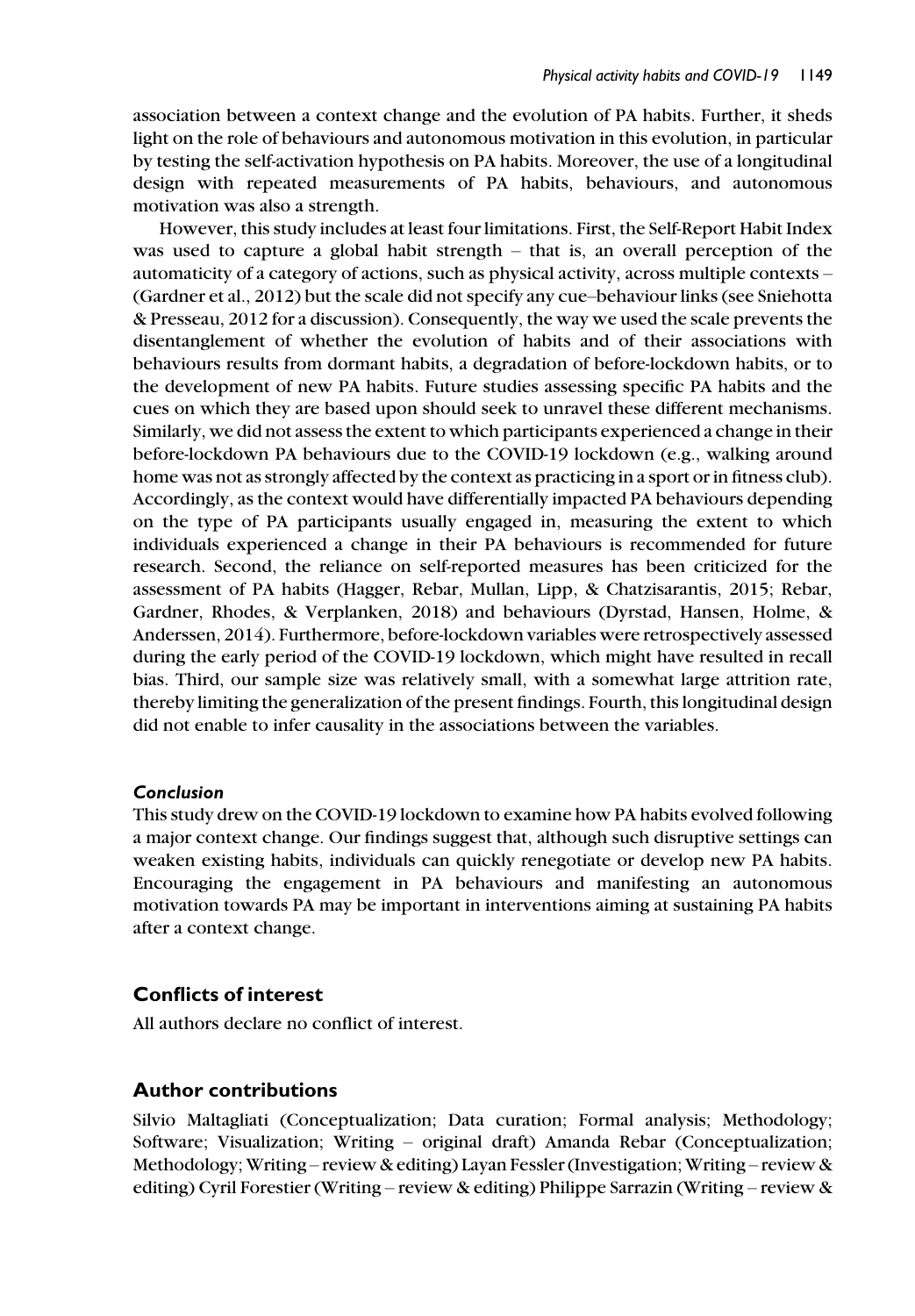editing) Aïna Chalabaev (Writing – review & editing) David Sander (Writing – review & editing) Hamsini Sivaramakrishnan (Writing – review & editing) Dan Orsholits (Writing – review & editing) Matthieu P. Boisgontier (Writing – review & editing) Nikos Ntoumanis (Writing – review & editing) Benjamin Gardner (Conceptualization; Methodology; Writing – review & editing) Boris Cheval (Conceptualization; Data curation; Funding acquisition; Investigation; Methodology; Project administration; Resources; Supervision; Validation; Writing – original draft)

## Data availability statement

The data sets generated and/or analysed during the current study are available in the Zenodo repository [\[https://doi.org/10.5281/zenodo.4264162\]](https://doi.org/10.5281/zenodo.4264162).

# **References**

- Bates, D., Mächler, M., Bolker, B., & Walker, S. (2015). Fitting linear mixed-effects models using lme4. Journal of Statistical Software, 67(1), 1–48.<https://doi.org/10.18637/jss.v067.i01>
- Boisgontier, M. P., & Cheval, B. (2016). The anova to mixed model transition. Neuroscience  $\mathcal E$ Biobehavioral Reviews, 68, 1004–1005.<https://doi.org/10.1016/j.neubiorev.2016.05.034>
- Brown, T. A. (2006). Confirmatory factor analysis for applied research. Choice Reviews Online, 44 (05), 44-2769.<https://doi.org/10.5860/CHOICE.44-2769>
- Brunet, J., Gunnell, K. E., Gaudreau, P., & Sabiston, C. M. (2015). An integrative analytical framework for understanding the effects of autonomous and controlled motivation. Personality and Individual Differences, 84, 2–15.<https://doi.org/10.1016/j.paid.2015.02.034>
- Cheval, B., Radel, R., Neva, J. L., Boyd, L. A., Swinnen, S. P., Sander, D., & Boisgontier, M. P. (2018). Behavioral and neural evidence of the rewarding value of exercise behaviors: A systematic review. Sports Medicine, 48, 1389–1404.<https://doi.org/10.1007/s40279-018-0898-0>
- Cheval, B., Sarrazin, P., Boisgontier, M. P., & Radel, R. (2017). Temptations toward behaviors minimizing energetic costs (BMEC) automatically activate physical activity goals in successful exercisers. Psychology of Sport and Exercise, 30, 110–117. [https://doi.org/10.1016/j.psyc](https://doi.org/10.1016/j.psychsport.2017.02.006) [hsport.2017.02.006](https://doi.org/10.1016/j.psychsport.2017.02.006)
- Cheval, B., Sarrazin, P., Isoard-Gautheur, S., Radel, R., & Friese, M. (2015). Reflective and impulsive processes explain (in)effectiveness of messages promoting physical activity: A randomized controlled trial. Health Psychology, 34(1), 10–19.<https://doi.org/10.1037/hea0000102>
- Cheval, B., Sivaramakrishnan, H., Maltagliati, S., Fessler, L., Forestier, C., Sarrazin, P., ... Boisgontier, M. P. (2020). Relationships between changes in self-reported physical activity, sedentary behaviour and health during the coronavirus (COVID-19) pandemic in France and Switzerland. Journal of Sports Sciences, 39, 699–704.<https://doi.org/10.1080/02640414.2020.1841396>
- Collins, L. M., Schafer, J. L., & Kam, C. M. (2001). A comparison of inclusive and restrictive strategies in modern missing data procedures. Psychological Methods, 6, 330–351. [https://doi.org/10.](https://doi.org/10.1037/1082-989X.6.4.330) [1037/1082-989X.6.4.330](https://doi.org/10.1037/1082-989X.6.4.330)
- Constandt, B., Thibaut, E., De Bosscher, V., Scheerder, J., Ricour, M., & Willem, A. (2020). Exercising in times of lockdown: An analysis of the impact of COVID-19 on levels and patterns of exercise among adults in Belgium. International Journal of Environmental Research and Public Health, 17, 4144.<https://doi.org/10.3390/ijerph17114144>
- Craig, C. L., Marshall, A. L., Sjöström, M., Bauman, A. E., Booth, M. L., Ainsworth, B. E., ... Oja, P. (2003). International physical activity questionnaire: 12-country reliability and validity. Medicine & Science in Sports & Exercise, 35, 1381-1395. [https://doi.org/10.1249/01.MSS.](https://doi.org/10.1249/01.MSS.0000078924.61453.FB) [0000078924.61453.FB](https://doi.org/10.1249/01.MSS.0000078924.61453.FB)
- Cumming, G. (2009). Inference by eye: Reading the overlap of independent confidence intervals. Statistics in Medicine, 28(2), 205–220.<https://doi.org/10.1002/sim.3471>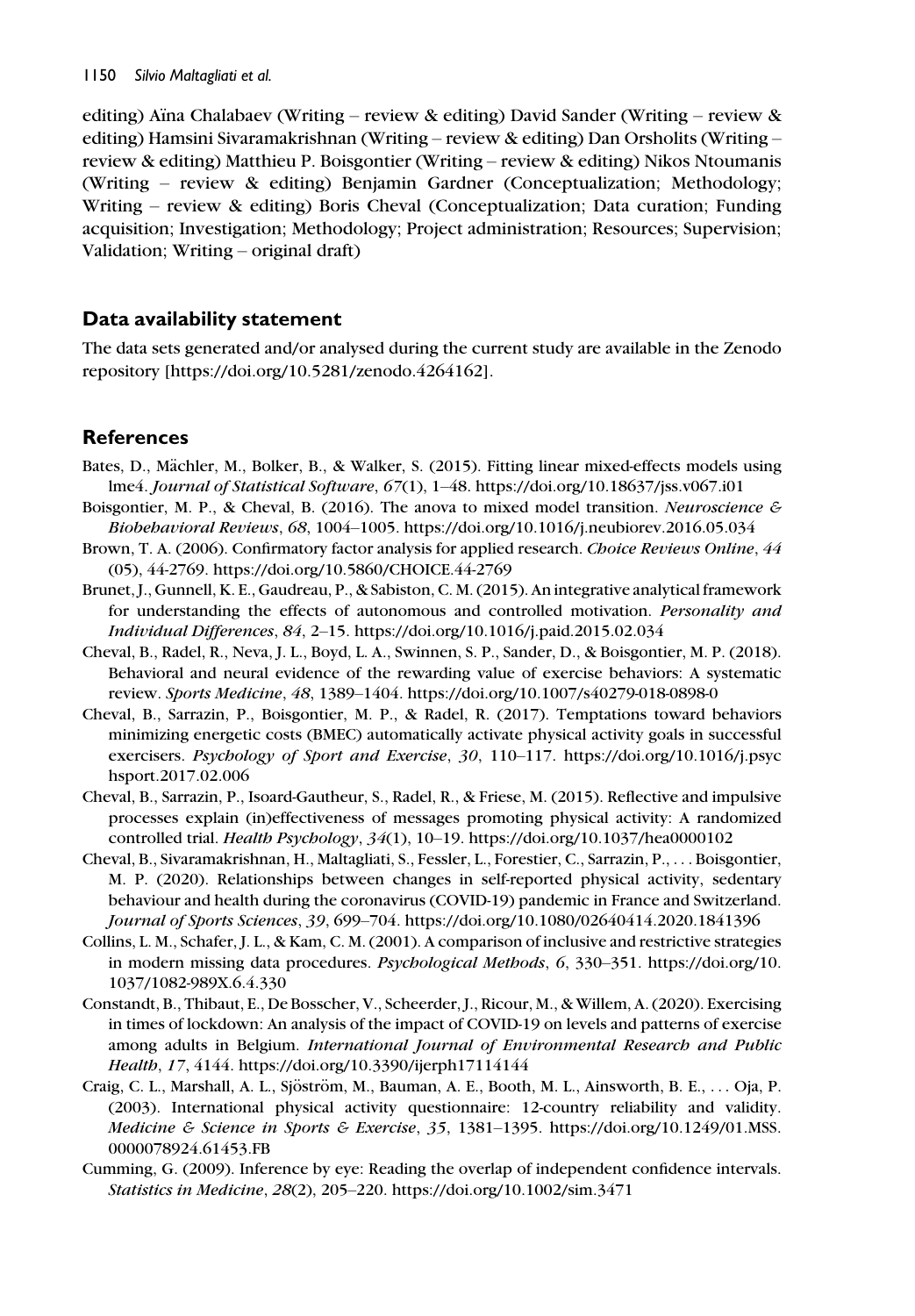- Danner, U. N., Aarts, H., & de Vries, N. K. (2007). Habit formation and multiple means to goal attainment: Repeated retrieval of target means causes inhibited access to competitors. Personality and Social Psychology Bulletin, 33, 1367–1379. [https://doi.org/10.1177/](https://doi.org/10.1177/0146167207303948) [0146167207303948](https://doi.org/10.1177/0146167207303948)
- Deschasaux-Tanguy, M., Druesne-Pecollo, N., Esseddik, Y., Szabo de Edelenyi, F., Alles, B., Andreeva, V. A., ... Touvier, M. (2021). Diet and physical activity during the coronavirus disease 2019 (COVID-19) lockdown (March-May 2021): results from the French NutriNet-Santé cohort study. American Journal of Clinical Nutrition.<https://doi.org/10.1093/ajcn/nqaa336>
- Dyrstad, S. M., Hansen, B. H., Holme, I. M., & Anderssen, S. A. (2014). Comparison of self-reported versus accelerometer-measured physical activity. Medicine & Science in Sports & Exercise, 46 (1), 99–106.<https://doi.org/10.1249/MSS.0b013e3182a0595f>
- Enders, C. K. (2001). The impact of nonnormality on full information maximum-likelihood estimation for structural equation models with missing data. Psychological Methods, 6, 352– 370.<https://doi.org/10.1037/1082-989X.6.4.352>
- Enders, C. K. (2008). A note on the use of missing auxiliary variables in full information maximum likelihood-based structural equation models. Structural Equation Modeling: A Multidisciplinary Journal, 15, 434–448.<https://doi.org/10.1080/10705510802154307>
- Enders, C., & Bandalos, D. (2001). The relative performance of full information maximum likelihood estimation for missing data in structural equation models. Structural Equation Modeling: A Multidisciplinary Journal, 8, 430–457. [https://doi.org/10.1207/S15328007SEM0803\\_5](https://doi.org/10.1207/S15328007SEM0803_5)
- Fleig, L., Pomp, S., Parschau, L., Barz, M., Lange, D., Schwarzer, R., & Lippke, S. (2013). From intentions via planning and behavior to physical exercise habits. Psychology of Sport and Exercise, 14, 632–639.<https://doi.org/10.1016/j.psychsport.2013.03.006>
- Fournier, M., d'Arripe-Longueville, F., Rovere, C., Easthope, C. S., Schwabe, L., El Methni, J., & Radel, R. (2017). Effects of circadian cortisol on the development of a health habit. Health Psychology, 36, 1059–1064.<https://doi.org/10.1037/hea0000510>
- Fredslund, E. K., & Leppin, A. (2019). Can the Easter break induce a long-term break of exercise routines? An analysis of Danish gym data using a regression discontinuity design. BMJ Open, 9 (2), e024043.<https://doi.org/10.1136/bmjopen-2018-024043>
- Galle, F., Sabella, E. A., Ferracuti, S., De Giglio, O., Caggiano, G., Protano, C., ... Napoli, C. (2020). Sedentary behaviors and physical activity of Italian undergraduate students during lockdown at the time of CoViD-19 pandemic. International Journal of Environmental Research and Public Health, 17, 6171.<https://doi.org/10.3390/ijerph17176171>
- Gardner, B. (2012). Habit as automaticity, not frequency. European Health Psychologist, 14(2), 32–36.
- Gardner, B. (2015). A review and analysis of the use of 'habit' in understanding, predicting and influencing health-related behaviour. Health Psychology Review, 9(3), 277–295. [https://doi.](https://doi.org/10.1080/17437199.2013.876238) [org/10.1080/17437199.2013.876238](https://doi.org/10.1080/17437199.2013.876238)
- Gardner, B., Abraham, C., Lally, P., & de Bruijn, G.-J. (2012). Towards parsimony in habit measurement: Testing the convergent and predictive validity of an automaticity subscale of the Self-Report Habit Index. International Journal of Behavioral Nutrition and Physical Activity, 9(1), 102.<https://doi.org/10.1186/1479-5868-9-102>
- Gardner, B., de Bruijn, G.-J., & Lally, P. (2011). A systematic review and meta-analysis of applications of the self-report habit index to nutrition and physical activity behaviours. Annals of Behavioral Medicine, 42(2), 174–187.<https://doi.org/10.1007/s12160-011-9282-0>
- Gardner, B., & Lally, P. (2013). Does intrinsic motivation strengthen physical activity habit? Modeling relationships between self-determination, past behaviour, and habit strength. Journal of Behavioral Medicine, 36, 488–497.<https://doi.org/10.1007/s10865-012-9442-0>
- Gardner, B., & Lally, P. (2018). Modelling habit formation and its determinants. In B. Verplanken (Eds.), The psychology of habit: Theory, mechanisms, change, and contexts (pp. 207–229). Switzerland: Springer. [https://doi.org/10.1007/978-3-319-97529-0\\_12](https://doi.org/10.1007/978-3-319-97529-0_12)
- Gardner, B., Lally, P., & Rebar, A. L. (2020). Does habit weaken the relationship between intention and behaviour? Revisiting the habit-intention interaction hypothesis. Social and Personality Psychology Compass, 14(8), e12553.<https://doi.org/10.1111/spc3.12553>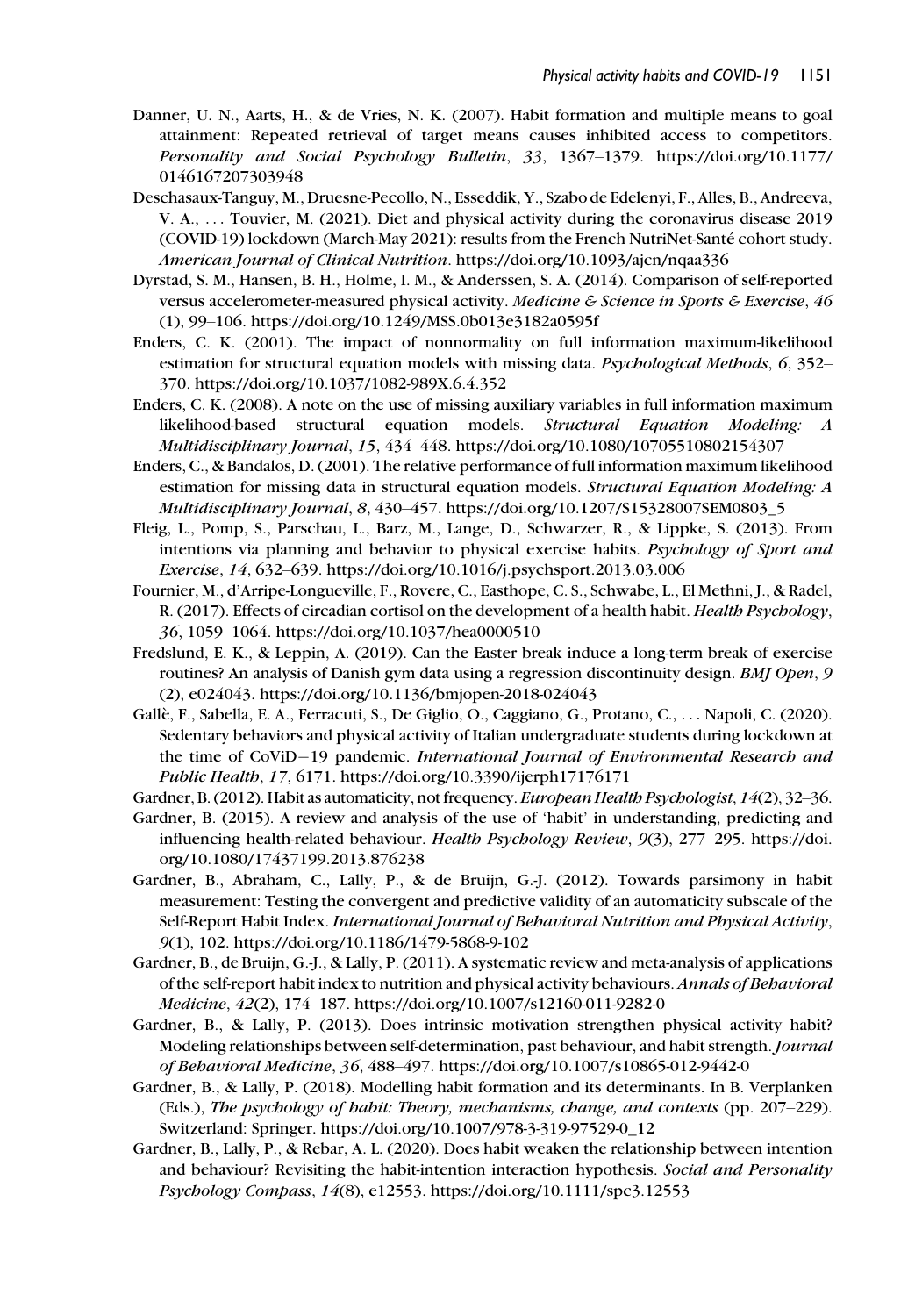- Gardner, B., Rebar, A. L., & Lally, P. (2020). 'Habitually deciding' or 'habitually doing'? A response to Hagger (2019). Psychology of Sport and Exercise, 47, 101539. [https://doi.org/10.1016/j.psyc](https://doi.org/10.1016/j.psychsport.2019.05.008) [hsport.2019.05.008](https://doi.org/10.1016/j.psychsport.2019.05.008)
- Graham, J. W. (2003). Adding missing-data-relevant variables to FIML-based structural equation models. Structural Equation Modeling: A Multidisciplinary Journal, 10(1), 80-100. [https://doi.org/10.1207/S15328007SEM1001\\_4](https://doi.org/10.1207/S15328007SEM1001_4)
- Gustavson, K., von Soest, T., Karevold, E., & Røysamb, E. (2012). Attrition and generalizability in longitudinal studies: Findings from a 15-year population-based study and a Monte Carlo simulation study. BMC Public Health, 12, 918.<https://doi.org/10.1186/1471-2458-12-918>
- Hagger, M. S., & Chatzisarantis, N. L. D. (2014). An integrated behavior change model for physical activity. Exercise and Sport Sciences Reviews, 42(2), 62–69. [https://doi.org/10.1249/JES.](https://doi.org/10.1249/JES.0000000000000008) [0000000000000008](https://doi.org/10.1249/JES.0000000000000008)
- Hagger, M. S., Chatzisarantis, N. L. D., & Biddle, S. J. H. (2002). A meta-analytic review of the theories of reasoned action and planned behavior in physical activity: Predictive validity and the contribution of additional variables. Journal of Sport and Exercise Psychology, 24(1), 3-32. <https://doi.org/10.1123/jsep.24.1.3>
- Hagger, M. S., Rebar, A. L., Mullan, B., Lipp, O. V., & Chatzisarantis, N. L. D. (2015). The subjective experience of habit captured by self-report indexes may lead to inaccuracies in the measurement of habitual action. Health Psychology Review, 9(3), 296–302. [https://doi.org/10.1080/](https://doi.org/10.1080/17437199.2014.959728) [17437199.2014.959728](https://doi.org/10.1080/17437199.2014.959728)
- Hagströmer, M., Oja, P., & Sjöström, M. (2006). The International Physical Activity Questionnaire (IPAQ): A study of concurrent and construct validity. Public Health Nutrition, 9, 755–762. <https://doi.org/10.1079/PHN2005898>
- Jamshidian, M., Jalal, S., & Jansen, C. (2014). MissMech: An R package for testing homoscedasticity, multivariate normality, and missing completely at random (MCAR). Journal of Statistical Software, 56(6), 1–31.<https://doi.org/10.18637/jss.v056.i06>
- Judah, G., Gardner, B., & Aunger, R. (2013). Forming a flossing habit: An exploratory study of the psychological determinants of habit formation. British Journal of Health Psychology, 18, 338-353.<https://doi.org/10.1111/j.2044-8287.2012.02086.x>
- Judah, G., Gardner, B., Kenward, M. G., DeStavola, B., & Aunger, R. (2018). Exploratory study of the impact of perceived reward on habit formation. BMC Psychology, 6(1), 62. [https://doi.org/10.](https://doi.org/10.1186/s40359-018-0270-z) [1186/s40359-018-0270-z](https://doi.org/10.1186/s40359-018-0270-z)
- Judd, C. M., Westfall, J., & Kenny, D. A. (2017). Experiments with more than one random factor: Designs, analytic models, and statistical power. Annual Review of Psychology, 68, 601–625. <https://doi.org/10.1146/annurev-psych-122414-033702>
- Kaushal, N., Keith, N., Aguinaga, S., & Hagger, M. S. (2020). Social cognition and socioecological ~ predictors of home-based physical activity intentions, planning, and habits during the COVID-19 pandemic. Behavioral Sciences, 10(9), 133.<https://doi.org/10.3390/bs10090133>
- Kaushal, N., & Rhodes, R. E. (2015). Exercise habit formation in new gym members: A longitudinal study. Journal of Behavioral Medicine, 38, 652–663. [https://doi.org/10.1007/s10865-015-](https://doi.org/10.1007/s10865-015-9640-7) [9640-7](https://doi.org/10.1007/s10865-015-9640-7)
- Kline, R. B. (2015). Principles and practice of structural equation modeling (4th ed.). New York: Guilford Publications.
- Kuznetsova, A., Brockhoff, P. B., & Christensen, R. H. B. (2015). Package 'lmertest.' R Package Version, 2(0).
- Lally, P., & Gardner, B. (2013). Promoting habit formation. Health Psychology Review, 7(sup1), S137–S158.<https://doi.org/10.1080/17437199.2011.603640>
- Lally, P., Van Jaarsveld, C. H. M., Potts, H. W. W., & Wardle, J. (2010). How are habits formed: Modelling habit formation in the real world. *European Journal of Social Psychology*, 40, 998– 1009.<https://doi.org/10.1002/ejsp.674>
- Lesser, I. A., & Nienhuis, C. P. (2020). The impact of COVID-19 on physical activity behavior and well-being of Canadians. International Journal of Environmental Research and Public Health, 17, 3899.<https://doi.org/10.3390/ijerph17113899>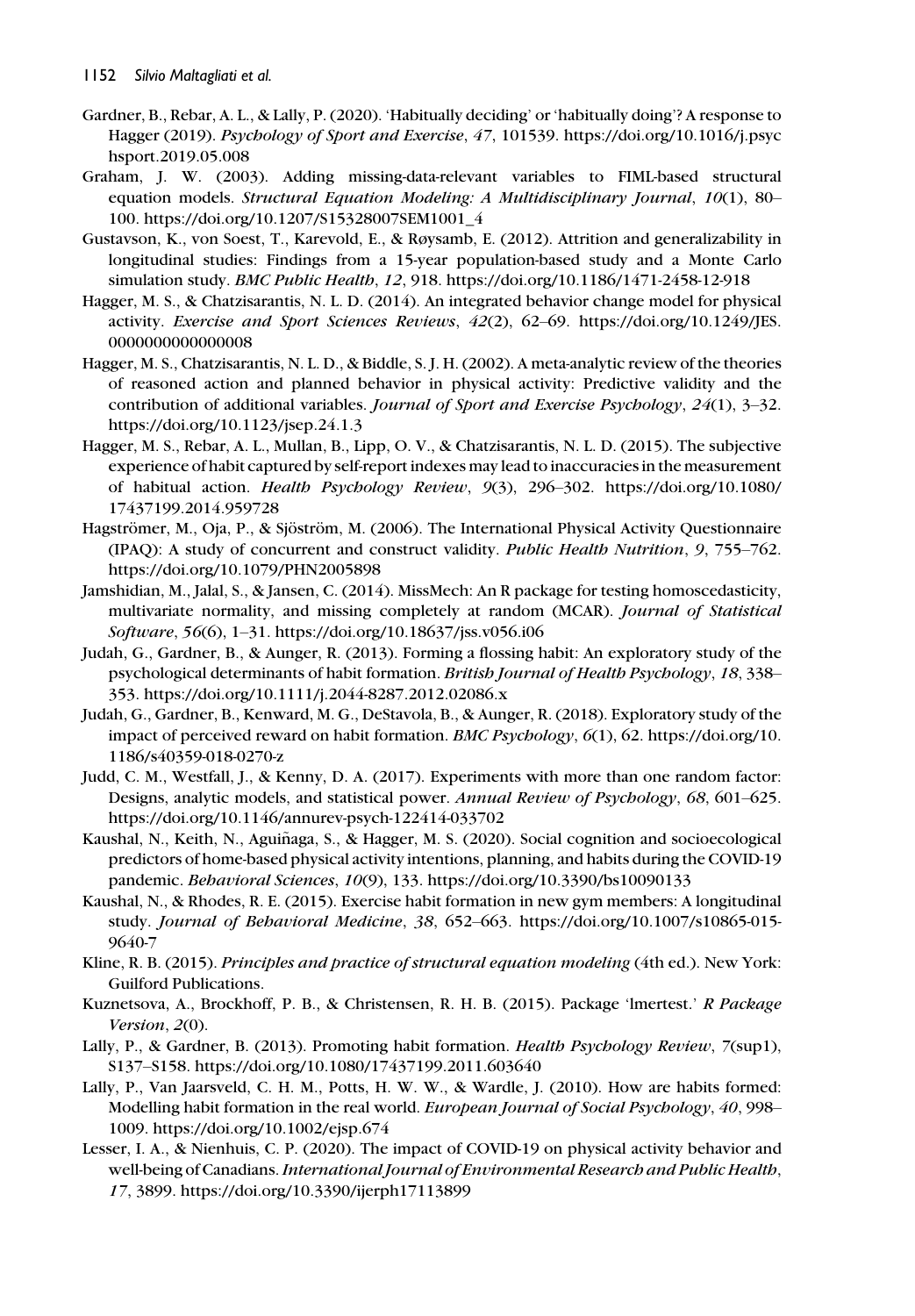- MacCallum, R. C., & Austin, J. T. (2000). Applications of structural equation modeling in psychological research. Annual Review of Psychology, 51(1), 201–226. [https://doi.org/10.](https://doi.org/10.1146/annurev.psych.51.1.201) [1146/annurev.psych.51.1.201](https://doi.org/10.1146/annurev.psych.51.1.201)
- MacCallum, R. C., Browne, M. W., & Cai, L. (2006). Testing differences between nested covariance structure models: Power analysis and null hypotheses. *Psychological Methods*, 11(1), 19–35. <https://doi.org/10.1037/1082-989X.11.1.19>
- Maher, J. P., Rebar, A. L., & Dunton, G. F. (2021). The influence of context stability on physical activity and sedentary behaviour habit and behaviour: An ecological momentary assessment study. British Journal of Health Psychology.<https://doi.org/10.1111/bjhp.12509>
- McEachan, R. R. C., Conner, M., Taylor, N. J., & Lawton, R. J. (2011). Prospective prediction of health-related behaviours with the theory of planned behaviour: A meta-analysis. Health Psychology Review, 5(2), 97–144.<https://doi.org/10.1080/17437199.2010.521684>
- Neal, D. T., Wood, W., Labrecque, J. S., & Lally, P. (2012). How do habits guide behavior? Perceived and actual triggers of habits in daily life. Journal of Experimental Social Psychology, 48, 492– 498.<https://doi.org/10.1016/j.jesp.2011.10.011>
- Ntoumanis, N., Ng, J. Y. Y., Prestwich, A., Quested, E., Hancox, J. E., Thøgersen-Ntoumani, C., ... Williams, G. C. (2020). A meta-analysis of self-determination theory-informed intervention studies in the health domain: Effects on motivation, health behavior, physical, and psychological health. Health Psychology Review, 3, 1–31.<https://doi.org/10.1080/17437199.2020.1718529>
- Orbell, S., & Verplanken, B. (2010). The automatic component of habit in health behavior: Habit as cuecontingent automaticity. Health Psychology, 29, 374–383.<https://doi.org/10.1037/a0019596>
- Ouellette, J. A., & Wood, W. (1998). Habit and intention in everyday life: The multiple processes by which past behavior predicts future behavior. *Psychological Bulletin*,  $124(1)$ ,  $54-74$ . [https://](https://doi.org/10.1037/0033-2909.124.1.54) [doi.org/10.1037/0033-2909.124.1.54](https://doi.org/10.1037/0033-2909.124.1.54)
- Phillips, L. A., & Gardner, B. (2016). Habitual exercise instigation (vs. execution) predicts healthy adults' exercise frequency. Health Psychology, 35(1), 69–77. [https://doi.org/10.1037/hea](https://doi.org/10.1037/hea0000249) [0000249](https://doi.org/10.1037/hea0000249)
- Pimm, R., Vandelanotte, C., Rhodes, R. E., Short, C., Duncan, M. J., & Rebar, A. L. (2016). Cue consistency associated with physical activity automaticity and behavior. Behavioral Medicine, 42(4), 248–253.<https://doi.org/10.1080/08964289.2015.1017549>
- R Core Team (2016). R A Language and Environment for Statistical Computing. Vienna, Austria: R Foundation for Statistical Computing.
- Radel, R., Pelletier, L., Pjevac, D., & Cheval, B. (2017). The links between self-determined motivations and behavioral automaticity in a variety of real-life behaviors. Motivation and Emotion, 41, 443–454.<https://doi.org/10.1007/s11031-017-9618-6>
- Rebar, A. L., Dimmock, J. A., Jackson, B., Rhodes, R. E., Kates, A., Starling, J., & Vandelanotte, C. (2016). A systematic review of the effects of non-conscious regulatory processes in physical activity. Health Psychology Review, 10, 395–407.<https://doi.org/10.1080/17437199.2016.1183505>
- Rebar, A. L., Gardner, B., Rhodes, R. E., & Verplanken, B. (2018). The measurement of habit. In B. Verplanken (Eds.), The psychology of habit. Theory, mechanims, change, and contexts (pp. 31–49). Switzerland: Springer.
- Rebar, A. L., Stanton, R., Geard, D., Short, C., Duncan, M. J., & Vandelanotte, C. (2015). A meta-metaanalysis of the effect of physical activity on depression and anxiety in non-clinical adult populations. Health Psychology Review, 9, 366–378. [https://doi.org/10.1080/17437199.2015.](https://doi.org/10.1080/17437199.2015.1022901) [1022901](https://doi.org/10.1080/17437199.2015.1022901)
- Rhodes, R. E., Liu, S., Lithopoulos, A., Zhang, C., & Garcia-Barrera, M. A. (2020). Correlates of perceived physical activity transitions during the COVID-19 pandemic among Canadian adults. Applied Psychology: Health and Well-Being, 12, 1157–1182. [https://doi.org/10.1111/aphw.](https://doi.org/10.1111/aphw.12236) [12236](https://doi.org/10.1111/aphw.12236)
- Rosseel, Y. (2012). Lavaan: An R package for structural equation modeling. Journal of Statistical Software, 48(1), 1–36.<https://doi.org/10.18637/jss.v048.i02>
- Ryan, R., & Deci, E. (2017). Self-determination theory. Basic psychological needs in motivation, development and wellness. New York: Guilford Press.